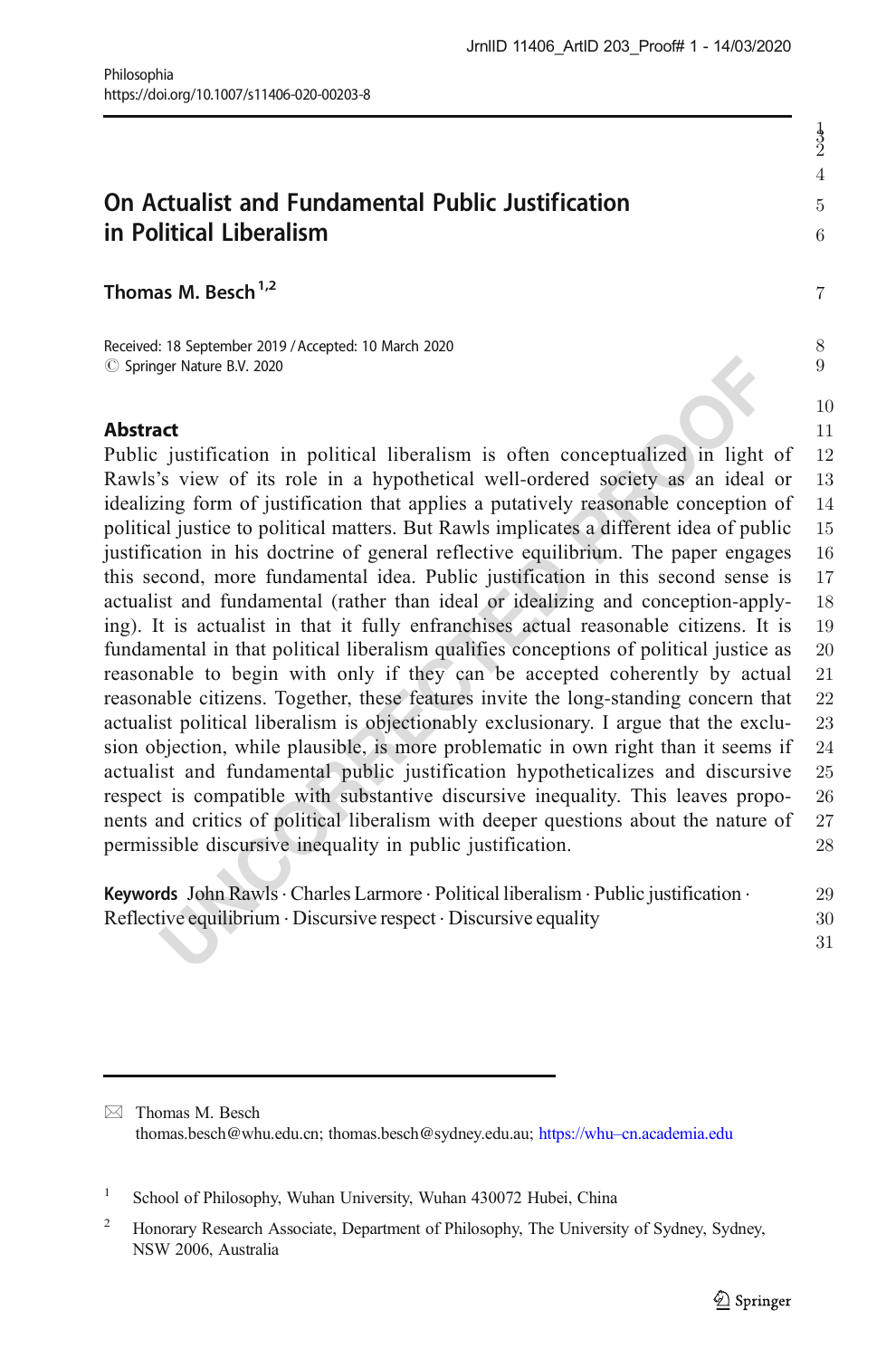### **1 Introduction** 32

-generation, Rawls-type political liberalism (as advanced by Rawls and politic like Stephen Macedo or Charles Lamnore),<sup>2</sup> interpret its idea of public justin light of the doctrine of general reflective equilibrium, and a Recent discussions of public justification in political liberalism often adopt a perspec- 33 tive that John Rawls foregrounds in his account of a well-ordered society at the second 34 stage of his theory, *Justice as Fairness* (or JF):  $\frac{1}{2}$  they discuss public justification with a 35 focus on the stability of an idealized social order, while conceptualizing public justi- 36 fication in ideal terms and as applying a putatively reasonable conception of justice to 37 political matters (I elaborate on this below). But a different idea of public justification is 38 in play in Rawls's doctrine of general reflective equilibrium. This discussion explores 39 this second, arguably more fundamental idea of public justification. I focus exclusively 40 on first-generation, Rawls-type political liberalism (as advanced by Rawls and political 41 liberals like Stephen Macedo or Charles Larmore), $\frac{2}{3}$  interpret its idea of public justifi- 42 cation in light of the doctrine of general reflective equilibrium, and address limits of the 43 idea so understood. On the reading suggested here, public justification, in one role, is 44 actualist and fundamental (rather than ideal and conception-applying). It is actualist 45 insofar as it fully enfranchises actual reasonable citizens. It is fundamental in that 46 political liberalism counts conceptions of political justice, including JF, as reasonable in 47 the first place only if they can equally be accepted coherently by actual reasonable 48 citizens. Together, these features invite a familiar concern: since political liberalism 49 from the ground up prioritizes the standpoint of citizens that it regards as reasonable, it 50 seems objectionably exclusionary. I argue that this long-standing objection–call it the 51 exclusion objection–is more problematic in its own right than it seems if actualist and 52 fundamental public justification hypotheticalizes and the kind of equal respect that 53 public justification allocates to people allows for substantive discursive inequality–in a 54 sense to be detailed later. This leaves proponents and critics of Rawls-type political 55 liberalism with deeper questions about the nature of permissible discursive inequality in 56  $\alpha$  actualist public justification.<sup>3</sup>  $\alpha$  37

My discussion proceeds as follows. To elaborate further on my topic and aims, 58 sections 2 and 3 provide needed background. I distinguish two ideas of public 59 justification and two ideas of equal respect in Rawls-type political liberalism (as I 60 address only this kind of view, I often drop the qualifier "Rawls-type"). This discussion 61 focuses on actualist (rather than ideal) public justification that reflects a conception- 62 constraining (rather than conception-dependent) form of respect, namely, discursive 63 respect (Besch 2014). Sections 4 and 5 read Rawls's doctrine of general reflective 64 equilibrium as suggesting a requirement of actualist and fundamental public justifiabil- 65 ity. Section 6 relates this to JF's Original Position (OP) and the aim of reasonable 66 overlapping consensus. Section 7 contrasts the proposed reading with Jonathan 67 Quong's reading of public justification in Rawls: both readings see public justification 68

<sup>&</sup>lt;sup>1</sup> See Rawls and Kelly, 2001 and 2005; Weithman 2011, 2015 and 2017; Gaus 2011; see also the discussion of

various stability-centric claims about the role of public reason in Lister 2017.<br>
<sup>2</sup> Rawls and Kelly, 2001, 2005; Macedo 1991; Larmore 2015 and 2008, part II, and 1996, chapters 6 and 7.<br>
<sup>3</sup> Actualist readings of public they rarely take it to be fundamental or focus on the political role of reflective equilibrium: see Hampton 1989 and 1993; Campos 1994; Forst 1994; Wenar 1995; Estlund 1998; Besch 1998; Gaus 1999; Mulhall and Swift 01 1999; see also the notes to sections 4 and 5, below. The view suggested here develops further the "deep view" of public justification: see [omitted for blind review] and [omitted for blind review].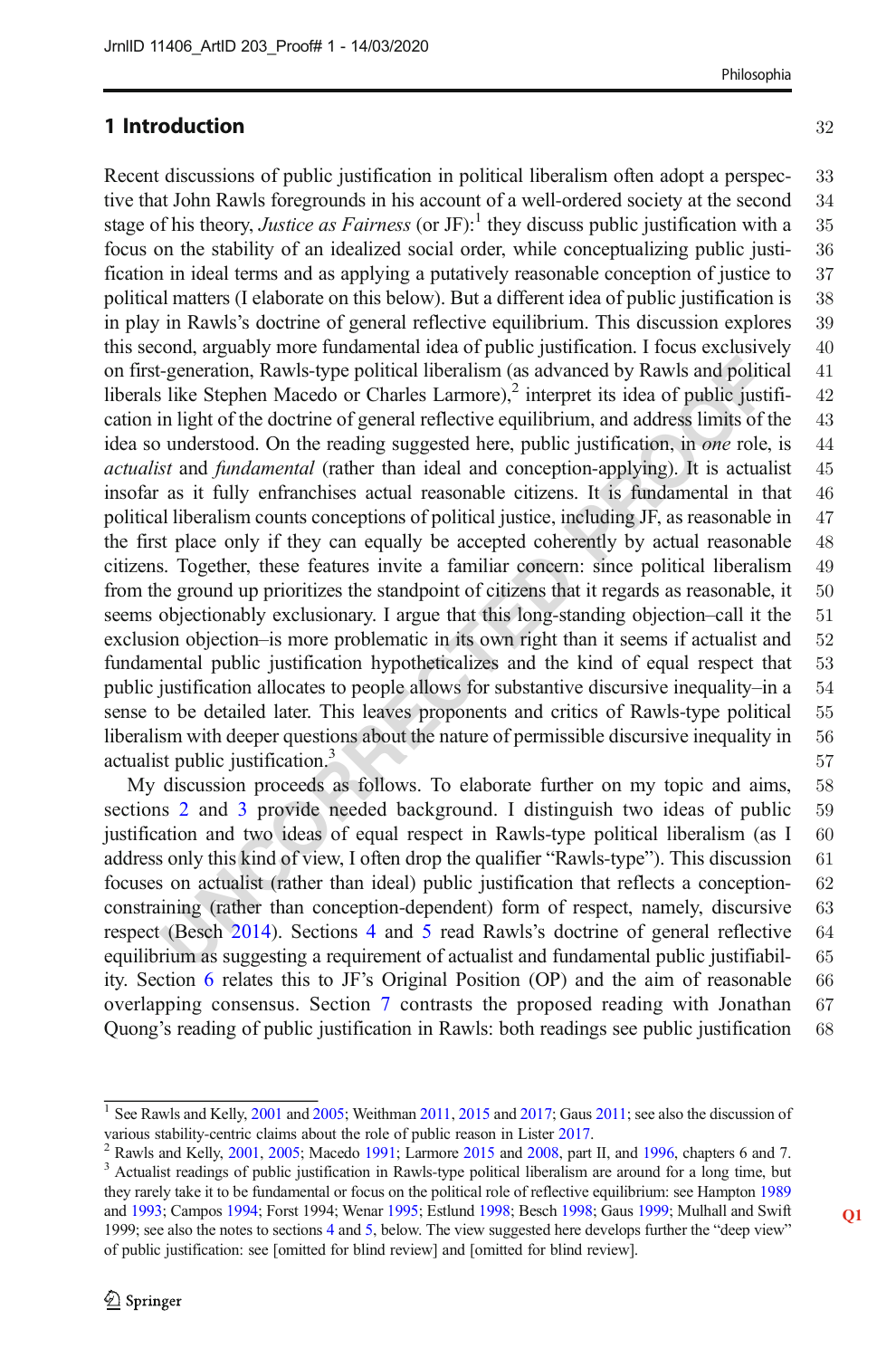as fundamental in political liberalism, but they disagree about the nature of political 69 liberalism's commitment to extend equal respect to reasonable people. 70

Section 8 turns to the exclusion objection. In political liberalism, political legitimacy 71 is a function of what is publicly justifiable to "reasonable" people, yet its idea of 72 reasonableness seems parochial. Contrary to one line of criticism, this coheres with 73 salient "public reason intuitions" (Enoch 2015, p. 114ff); but it still is objectionably 74 exclusionary. Sections 9 and 10 then consider whether hypotheticalization can accom- 75 modate the exclusion objection. To this end, I ask whether Larmore-type 76 hypotheticalized actualist public justification (or LAJ) can model equal discursive 77 respect. Two things emerge. First, LAJ can allocate discursive standing that is equal 78 formally, but not substantively, or in terms of its discursive purchase (for now, think of 79 discursive purchase as the measure of influence that an agent's discursive standing 80 accords her in justification). Yet, second, LAJ nevertheless can model equal discursive 81 respect if it allocates discursive standing that does not impermissibly differ in discursive 82 purchase. LAJ's ability to model equal discursive respect hence turns on its ability to 83 avoid impermissible substantive discursive inequality. As section 11 concludes, this 84 marks a matter of concern not only for political liberalism, but for the wider family of 85 conceptions of acceptability-based justification. 86

#### 2 Public Justification and Equal Respect 87 March 87 87

Iy, but not substantively, or in terms of its discursive purchase (for now, think<br>ive purchase as the measure of influence that an agent's discursive stand<br>in the purchase as the measure of influence that an agent's discu To say that a salient political thing,  $\varphi$  (e.g., exercises of political power, a political 88 principle, or a conception of political justice), is publicly justifiable is to say, roughly, 89 that  $\varphi$  is authoritatively acceptable by relevant people; alternatively, it is to say that  $\varphi$  is 90 justifiable on the basis of public reasons, i.e., reasons that are so acceptable. In political 91 liberalism, I assume, this standard refers to  $\varphi$ 's equal acceptability by reasonable 92 citizens, while the view that political things must be so acceptable reflects a view of 93 what it takes to extend a form of equal respect to reasonable citizens in relation to such 94 things. Yet political liberalism employs this standard in two roles–or, say, it adopts two 95 ideas of public justification–and it puts to work two different ideas of equal respect. I 96 address both things in turn. 97

One role of the standard just mentioned is internal to Rawls's model of a well- 98 ordered society. Within this model, public justification, or public reason giving that 99 "aims for" public justification (Rawls 2005, p. 465), is carried out by the reasonable  $100$ citizens of a society that is well-ordered by JF; these citizens accept JF as reason- 101 able and they employ it as a shared basis of justification in matters of basic justice. 102 If we understand things in such terms, to say that  $\varphi$  is publicly justifiable is to say 103 something like: 104

IJ For a society that is well-ordered by a conception of political justice, ψ, and 106 for reasonable citizens of this society, who accept  $\psi$  as reasonable:  $\varphi$  is 107 equally acceptable by all reasonable citizens on the basis of  $\psi$ , or  $\psi$ 's values. 108

Call public justification in this sense *ideal justification*: it is ideal in that it is 109 situated in a hypothetical, ideal or idealized society and includes in its justificatory 110 constituency on fully enfranchised footing only the hypothetical reasonable citizens 111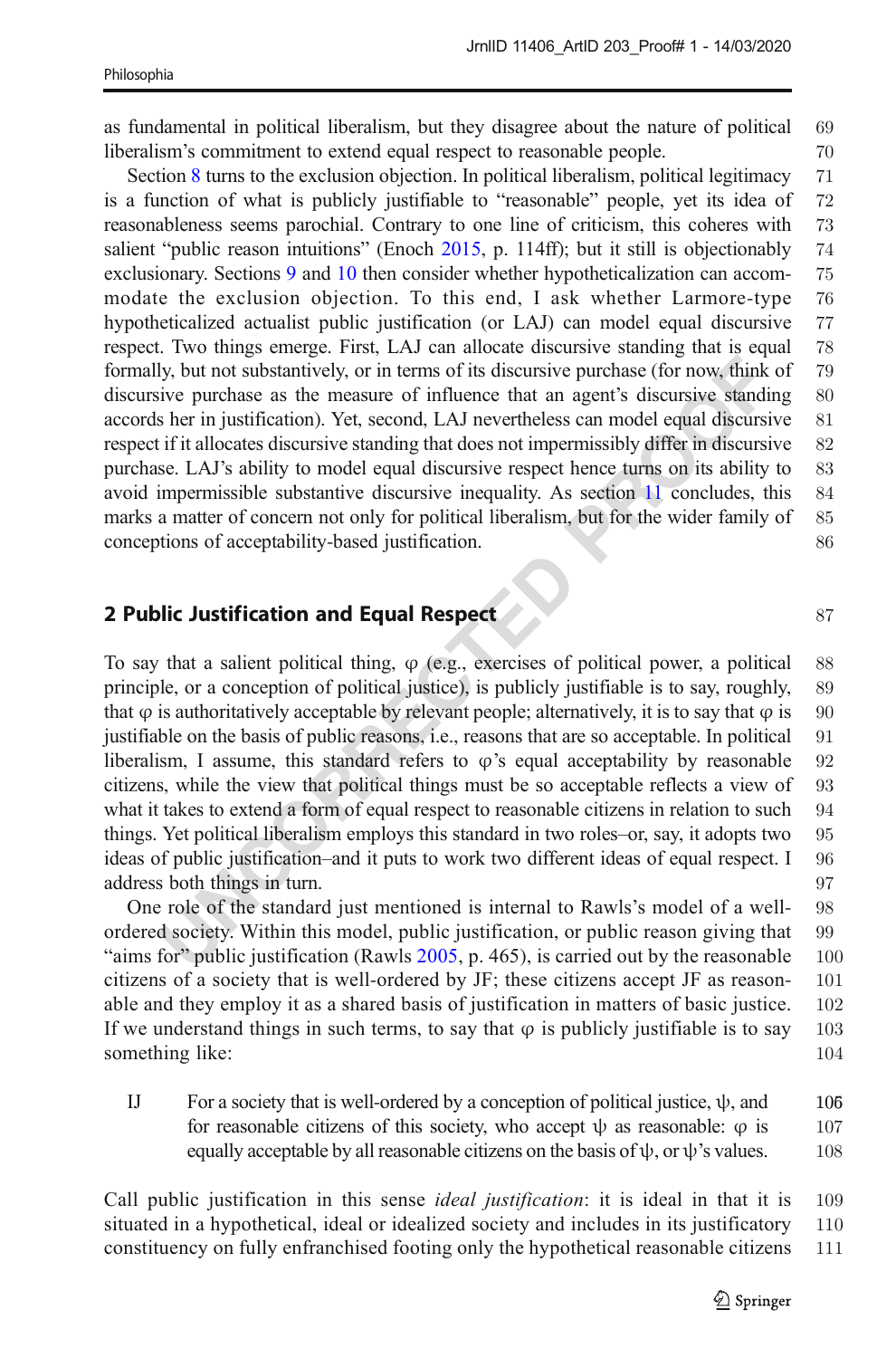of that society–citizens, moreover, who already accept a (putatively) reasonable 112 conception of political justice and use it as a shared basis of justification. Where 113 public justification is construed in such terms, it tends to be construed as concep- 114 tion-applying, i.e., as applying a (putatively) reasonable conception of political 115 justice to salient political matters. 116

Needless to add, it can be a relevant result that a given political thing is IJ-justifiable, 117 or that, for a given ψ, practices of IJ-justification could contribute to the stability of a 118 well-ordered society, e.g., in relation to relevant assurance problems.<sup>4</sup> But it is equally 119 plain that there is more to the theme of public justification in political liberalism. 120 Political liberals often refer to public justification as requiring equal acceptability by 121 actual reasonable people in the *actual* world. So construed, the claim that  $\varphi$  is publicly 122 justifiable becomes a claim like: 123

AJ For the actual citizens of an actual Western democratic society: φ is 1245 equally acceptable by all reasonable citizens (or, perhaps, all citizens 126 insofar as they are reasonable), or is justifiable by reasons that are. 127

Public justification in this sense is *actualist justification*: the standard of public 128 justification here applies to *actual* discursive practice, and public justification includes 129 in its constituency on fully enfranchised footing *actual* reasonable people. (I address the 130 role of AJ-justification in political liberalism in sections 3 and 4, and turn to Larmore's 131 hypotheticalizing variant of AJ-justification in sections 9 and 10.) 132

reasonable people in the *actual* world. So construed, the claim that  $\varphi$  is public<br>ble becomes a claim like:<br>For the actual citizens of an actual Western democratic society:  $\varphi$  is<br>equally acceptable by all reasonabl Two comments are called for. First, public justification in political liberalism 133 enfranchises reasonable people, but there is little consensus in the field about the 134 content of this idea of the reasonable. But we need not go into much detail: only two 135 things matter now. First, reasonable citizens do not reject political liberalism's most 136 important liberal political values (whatever exactly these are), although they might not 137 also accept JF, as a token member of the family of political liberalism.<sup>5</sup> Second, as  $138$ proponents and critics of political liberalism alike observed, reasonableness is a 139 complex virtue such that intelligent and conscientious citizens in good moral standing 140 might not qualify as reasonable. This invites concerns about the inclusiveness of public 141 justification, or lack thereof–I return to this below. 142

Second, the distinction between IJ-justification and AJ-justification marks ideal 143 types that are suggested by two roles of public justification in political liberalism. 144 Beyond ideal types, it is not always straightforward whether a given conception of 145 public justification instantiates, or leans toward, ideal or actualist justification. This 146 is so not least because all acceptability-based justification hypotheticalizes, how- 147 ever minimally, and hence idealizes in one sense of the word (Enoch 2015; Besch 148 2019). For it must qualify the discursive input that it counts as authoritative, or as 149 contributing to justification. E.g., to be authoritative, discursive input must be 150 respectable, thoughtful, coherent, and so on. Correspondingly, there can be high- 151 idealization actualist justification. E.g., we might take  $\varphi$  to be publicly justifiable to 152

<sup>&</sup>lt;sup>4</sup> E.g., it is one concern of Quong's internal conception to show that JF itself would equally acceptable by the hypothetical reasonable citizens of JF's well-ordered society: see Quong 2011 and 2012. Gaus and Weithman foreground assurance problems: Gaus 2011, p. 315ff; Weithman 2011, chapter II.

 $<sup>5</sup>$  For one account of reasonableness in Rawls-type public justification: see [omitted for blind review] and</sup> [omitted for blind review]. See also Enoch 2015.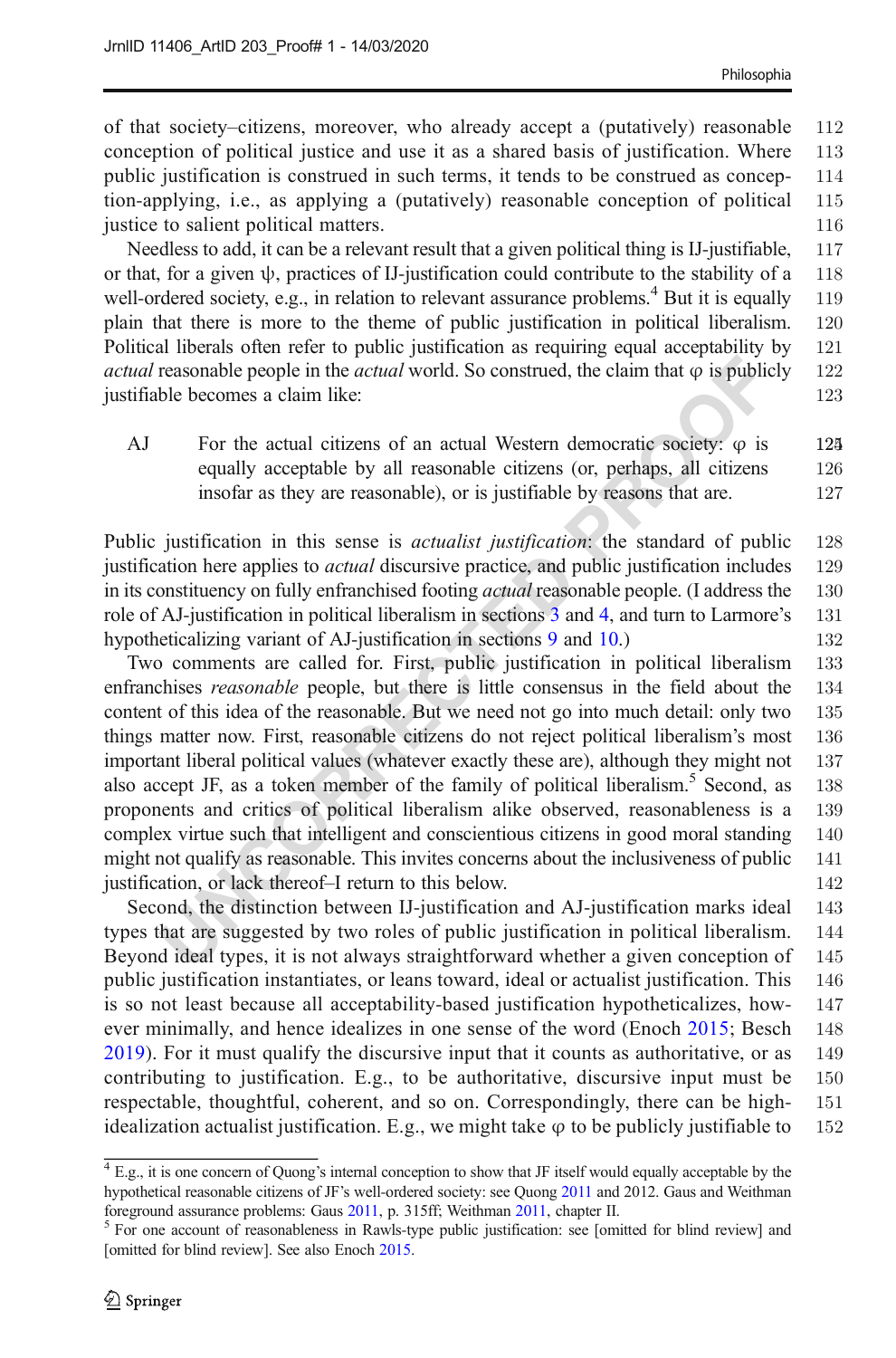actual people here and now only if they could still accept  $\varphi$  if they were fully 153 reasonable citizens of a well-ordered society. For now, though, I may simplify. 154 Thus, I shall assume that public justification is construed as ideal if it is construed as 155 situated in a hypothetical well-ordered society and as fully enfranchising only the 156 hypothetical reasonable citizens of that society who accept a (putatively) reasonable 157 conception of political justice. It is construed as actualist if it is construed as 158 situated in an actual society and as fully enfranchising actual reasonable citizens 159 who *(qua* reasonable) accept political liberalism's most important political values. 160

s and it aims to respect reasonable citizens as free and equal-and Macedo take<br>the to call for justifications on grounds that are equally acceptable by act<br>ble people "such as they are" (Macedo 1990, p. 281; Hadfield and M A commitment to actualist justification is evident in the works of Macedo and 161 Larmore. For Macedo, public justification aims to justify things on the basis of good 162 reasons and it aims to respect reasonable citizens as free and equal–and Macedo takes 163 the latter to call for justifications on grounds that are equally acceptable by actual 164 reasonable people "such as they are" (Macedo 1990, p. 281; Hadfield and Macedo 165 2012, p. 10). However, political liberalism construes the first aim from the perspective 166 of the second: it defines the goodness of good, publicly justifying reasons as "entirely a 167 function of their capacity to gain widespread agreement among reasonable people" 168 (Macedo 1990, p. 282). This applies to actual reasonable people and all public reasons, 169 including public reasons that establish principles of political justice as reasonable or 170 exercises of political power as legitimate. 171

Similarly, Larmore sees equal respect as the "moral basis of the liberal principle that 172 the fundamental rules of political association are legitimate only if they can be the 173 object of reasonable agreement" (Larmore 2015, p. 79). But for political liberalism, 174 reasonable people are properly respected as equals only if the political principles that 175 apply to them are as justifiable "to them from their perspective as they presumably are 176 to us" (ibid, p. 78). This refers to reasonable people, including actual people, "to which 177 such principles are to apply" (Larmore 1996, p. 137), and it specifies a condition that all 178 political principles must meet. 179

Next, these two authors evidently do not take public justification to serve in a merely 180 conception-applying role: rather than requiring equal acceptability only of 181 (hypothetical) practices of reason giving that apply a given, putatively reasonable 182 conception of political justice to salient political matters, they take it that such concep- 183 tions must be suitably acceptable by reasonable citizens, or be justifiable by reasons 184 that are, to be reasonable in the first place. 185

Rawls, too, understands public justification along such lines. For Rawls, no 186 conception of political justice is reasonable unless it is equally acceptable coher- 187 ently by actual reasonable citizens, or so I claim. This in effect employs a require- 188 ment of public justifiability as a requirement of theory-selection in the domain of 189 the political, and so applies it at a level of thought, argument, or decision-making 190 that is fundamental in political liberalism's order of justification. To read political 191 liberalism in such terms is to read it as a political constructivism that puts center 192 stage an idea of actualist public justification. 193

I now turn to equal respect, or two ideas of equal respect and two views of its 194 relationship to public justification. One view comes with (but is not tied to) Rawls's 195 model of a well-ordered society. The reasonable citizens of JF's well-ordered society 196 respect each other as equals, but they look to JF, or its values of justice and public 197 reason, to define what this calls for; and as JF prescribes that they comply with a duty 198 of civility to engage in public reason giving in political matters, equal respect commits 199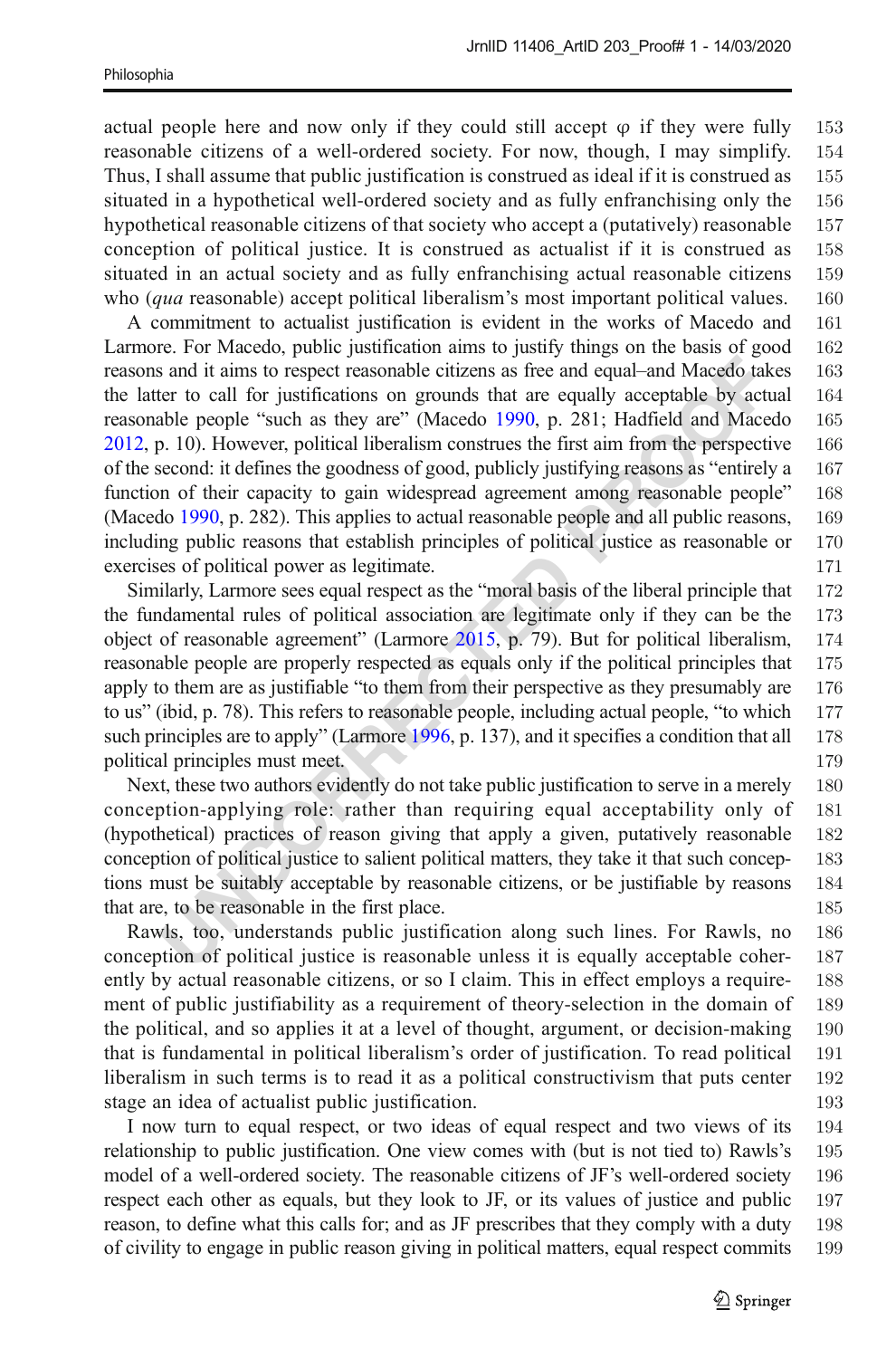them to do so (Rawls and Kelly 2001, p. 116f). This employs equal respect as a 200Q2 conception-dependent constraint–a constraint the content of which is defined by, or 201 depends on, a (putatively) reasonable conception of political justice. To respect others 202 accordingly is to respect them as recipients of justice, as defined accordingly; so 203 construed, equal respect calls for public reason giving if a reasonable conception of  $204$ political justice prescribes it. 205 <sup>6</sup>

for relevant people only if they are equally justifiable to, or acceptable by, the This is the kind of equal respect in which Macedo and Lammor anehor pub<br>ation. Equal respect in this sense requires respecting others not On another, more republican or constructivist view, equal respect, rather than 206 depending on a reasonable conception of justice, constrains what conceptions of justice 207 count as reasonable to begin with. This employs equal respect in a conception- 208 constraining role. On this view, or one version of it, political things accord with equal 209 respect for relevant people only if they are equally justifiable to, or acceptable by, these 210 people. This is the kind of equal respect in which Macedo and Larmore anchor public 211 justification. Equal respect in this sense requires respecting others not merely as 212 recipients, but as *equal authorities* or *co-authors* of political justice and justification 213 (Forst 2017a, p. 134). Thus, it involves according others a *justificatory say*, or *discur-* 21403 sive influence, in practices of reason giving in relation to what counts as just, justified, 215 or reasonable to begin with. In different terms, equal respect in the conception- 216 constraining sense involves according others constitutive discursive standing and hence 217 takes the form of *discursive respect* (Besch 2014 and 2019). 218

On the reading suggested here, political liberalism adopts an idea of actualist public 219 justification that expresses, or models, a commitment to extend equal discursive respect 220 to actual reasonable citizens. Macedo and Larmore are more forthcoming about this 221 commitment than Rawls, but he, too, adopts it. True, his model of a well-ordered 222 society construes equal respect as conception-dependent and public justification as 223 ideal and, many assume, conception-applying. But this model is part of JF, and JF 224 depends for its reasonableness on its equal acceptability by actual reasonable citizens. 225 And, I submit, it is this deeper requirement–one that applies to JF as a whole–that 226 expresses, or models, the commitment to equal discursive respect. 227

# 3 Three Levels of Argument 228

It is useful here to distinguish three levels of argument in Rawls's mature view of 229 domestic justice. Thus, let me consider in broad terms the discursive structure of that 230 view. 231

This structure, I submit, is roughly as follows. Rawls addresses reasonable citizens 232 of a Western liberal democracy, and submits to their consideration answers to questions 233 such as: 234

Q1 What must a conception of political justice be like to be able to provide a 235 basis for political legitimacy within a Western liberal democracy? 236

<sup>6</sup> On this picture, also public reason giving is conception-dependent: reasonable people are to reason publicly if political justice, as specified by a reasonable conception of justice, requires it. Some authors who see public justification as IJ-justification think of matters in such terms: e.g., see Quong 2014, p. 273. This sits well with non-constructivist views of public justification: it suggests that the public justifiability of political things is required only if a reasonable conception of justice prescribes that they must be so justifiable–where the reasonableness of the latter hence cannot depend on its public justifiability: see Enoch 2015, Wall 2016.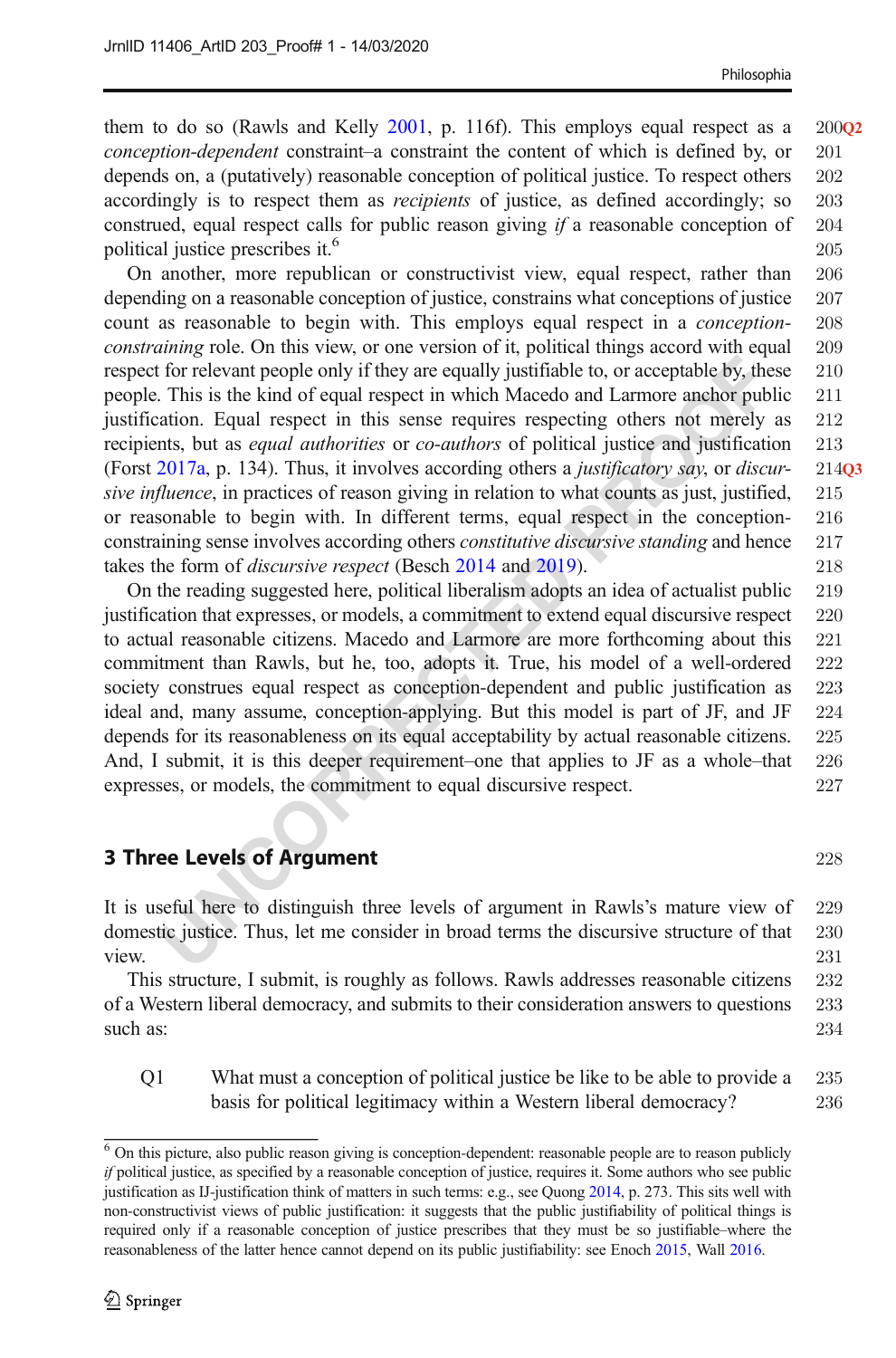Q2 If such a conception must take the form of a political liberalism, what 237 view of that kind should be adopted? 238

To answer Q1, Rawls argues that  $\varphi$  can provide a basis for political legitimacy in a 239 society of the relevant kind only if  $\varphi$  is equally acceptable by the reasonable 240 citizens of that society, and that  $\varphi$  must hence be political in scope and form of 241 justification and liberal in content–i.e., roughly,  $\varphi$  must only regulate that society's 242 domain of the political and construe equal acceptability by its reasonable citizens as 243 politically justifying, while only containing liberal political values. To make this 244 case, Rawls argues that a conception of justice cannot be equally acceptable by 245 reasonable citizens unless it can attain an overlapping consensus between their 246 reasonable comprehensive doctrines, while only a political and liberal conception 247 can accomplish this. Call this Rawls's level-1-arguments. 248

Rawls's answer to Q2 takes the form of JF–which itself has two stages, S1 and S2. 249 S1 includes JF's argument from the Original Position (or OP) to JF's principles of 250 justice (Rawls and Kelly, 2001, p. 14–18, 42–52). OP proposes a model of rational 251 choice under reasonable constraints. Rawls claims that reasonable people, if they were 252 to choose principles of basic justice, would do so as modelled by OP. And he argues 253 that they would adopt JF's principles. Call this Rawls's level-2-arguments. 254

able citizens unless it can attain an overlapping consensus between the<br>bele comprehensive doctrines, while only a political and liberal conceptic<br>complish this. Call this Rawls's level-1-arguments.<br>This is answer to Q2 t S2 engages the theme of stability, amongst other things. Rawls defines an ideal 255 of the good citizen–i.e., a reasonable and rational citizen who endorses JF–and 256 argues that a society of such citizens that is well-ordered by JF would be stable 257 (Rawls 2005, p. 11f, 16f, 22–28, 66–82, 94, 97f; Rawls and Kelly, 2001, p. 8f, p. 258 26–29, 116f). This is because, in this society, JF would serve these citizens as a 259 shared basis of public justification that they can draw on to secure stable agreement 260 in matters of basic justice, while JF would order this society so as to encourage 261 "cooperative virtues of political life" (Rawls and Kelly, 2001, p.116f)–e.g., reason- 262 ableness, fairness, or the disposition to comply with a duty of civility to exercise 263 public reason in salient matters–that "underwrite" a willingness to cooperate with 264 others "on a footing of equality and mutual respect." (Ibid.) Rawls here employs an 265 idea of public justification as ideal and, many assume, conception-applying. Call 266 the arguments at JF's second stage Rawls's *level-3-arguments*.<sup>7</sup> 267

What matters here are Rawls's level-1-arguments. They are more fundamental in 268 political liberalism's order of justification than his level-2-arguments or his level-3- 269 arguments. This is so since Rawls's answer to Q2 supposes that Q1 can be answered in 270 a way that supports the project of a political liberalism: the answer to Q1 sets a frame 271 that a JF aims to fill out. And, we shall now see, Rawls's level-1-arguments put centre 272 stage an idea of actualist public justification. 273

<sup>7</sup> Some authors suggest that JF's stability-centric considerations are part of the argument from OP: Gaus and Schoelandt 2017, p. 149; Weithman 2017. On this view, it is from the perspective of the parties of OP that stability-centric considerations bear on the selection of principles of justice. I foreground a different perspective. For Rawls, JF is reasonable only if JF as a whole is acceptable from the perspective of actual reasonable citizens (see below). It is from this perspective that the role of the argument from OP and JF's stability-centric considerations vis-à-vis each other and the task of principle selection must be acceptable. But it is possible that, from this perspective, reasons can arise to revise OP or its role on the basis of stability-centric considerations. Hence, it is best to see Rawls's level-3-arguments and his level-2-arguments as distinct stages of his overall view.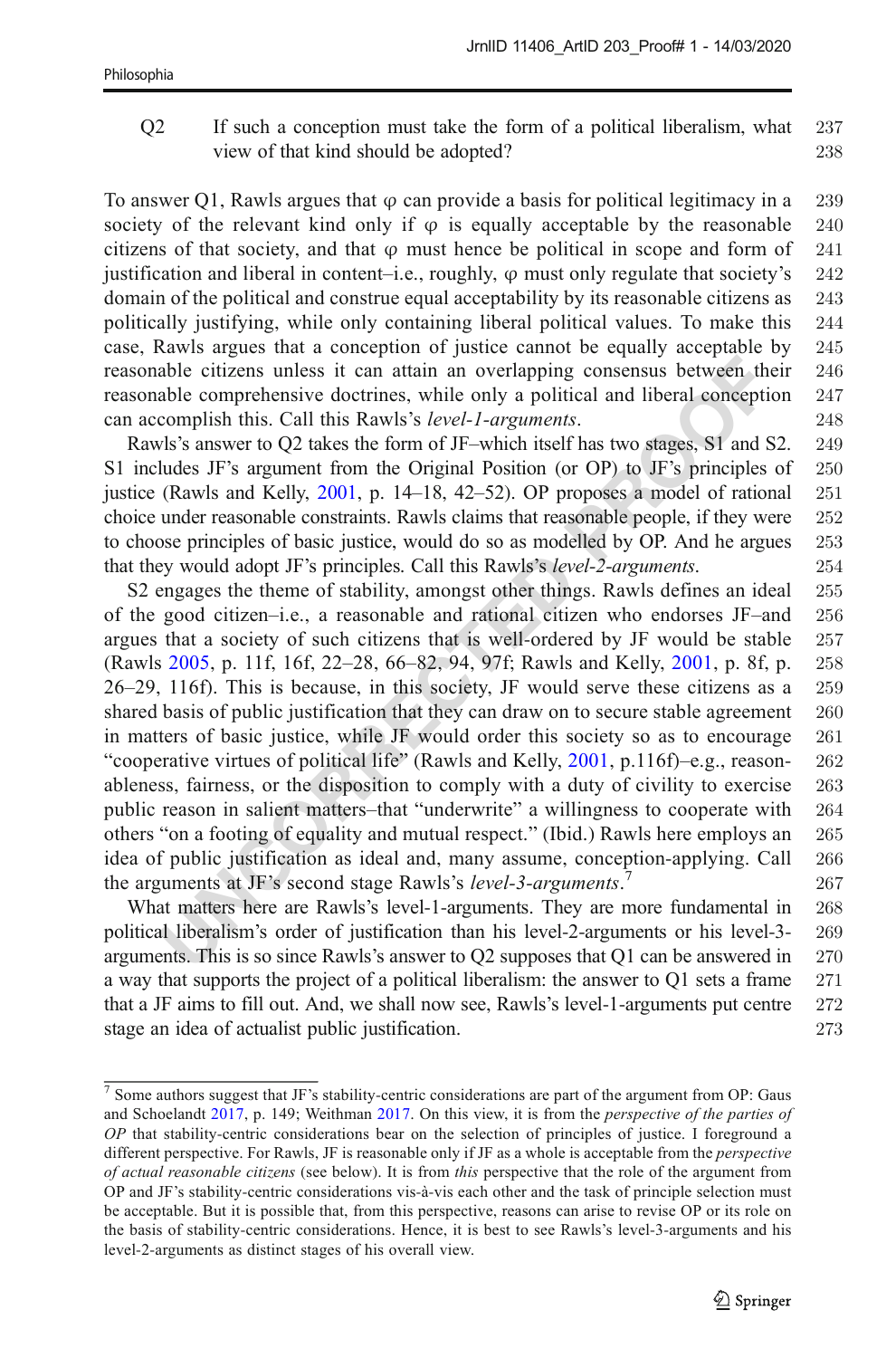### 4 Toward Actualist and Fundamental Public Justification 274

With this I turn to the political role of Rawls's criterion of reflective equilibrium 275 (CRE).<sup>8</sup> To assist my reading, I make an assumption that is implicit in the above  $276$ already. In the present context, views to the effect that political things depend for a 277 salient political merit (e.g., reasonableness, or legitimacy), on being equally ac-  $278$ ceptable by reasonable people reflect a commitment to the public justifiability of 279 these things, or of claims to the effect that they have that merit. With this in mind, 280 consider CRE. 281

For Rawls, any conception of political justice, "to be acceptable, must accord 282 with our considered convictions, at all levels of generality, on due reflection, or in 283 what I have called elsewhere "reflective equilibrium"." (Rawls 2005, p. 8)  $\varphi$  is in 284 reflective equilibrium with a set of views, S, only if  $\varphi$  coheres with S, each member 285 of S is well-considered, and S is internally coherent (ibid). <sup>9</sup> Thus, any conception of 286 political justice, including JF, must cohere with the considered judgments of 287 relevant people. 288

ur considered convictions, at all levels of generality, on due reflection, or<br>have called elsewhere "reflective equilibrium"." (Rawls 2005, p. 8)  $\varphi$  is<br>ive equilibrium with a set of views, S, only if  $\varphi$  coheres with Much depends on the *standpoint* from which reflective equilibrium is to be sought. 289 Rawls highlights three standpoints, including "that of the parties in the original 290 position, that of citizens in a well-ordered society, and finally, that of ourselves–of 291 you and me who are elaborating justice as fairness and examining it as a political 292 conception of justice" (ibid, p. 28). For CRE's purposes, the third standpoint is 293 essential. As Rawls highlights, the other two standpoints are not actually adopted by 294 anyone, but belong to JF's conceptual inventory–where JF is but one theory of justice 295 that must be assessed from the standpoint of "you and me." Thus, the test of reflective 296 equilibrium tests how well a conception of justice 297

as a whole articulates *our* more firm considered convictions of political justice, at 299 all levels of generality, after due examination, once all adjustments and revisions 300 that seem compelling have been made. A conception of justice that meets this 301 criterion is the conception of justice that, so far as we can now ascertain, is the 302 most reasonable *for us*. (Ibid; all emphases are added.) 303

Accordingly, JF aims to articulate "our more firm considered convictions," while " $\int w \cdot \frac{1}{2}$  304 decide whether the whole conception is acceptable by seeing whether we can endorse it 305 upon due reflection" (Ibid, p. 94; all emphases added). 306

Who is referred to here as "you and me"?<sup>10</sup> Evidently, *actual* people.<sup>11</sup> But not 307 just anyone: some constrains are imposed on the standpoint from which reflective 308 equilibrium is to be sought. Why? We may take it that Rawls presents JF as a 309

<sup>&</sup>lt;sup>8</sup> The below adds to my discussion in [omitted for blind review]. That CRE has a political role has been observed before: see Lister 2008; Nielsen 1994; Besch 1998.<br><sup>9</sup> On reflective equilibrium: see Rawls 2005, p. 28, 45; Rawls and Kelly, 2001, p. 30ff; Rawls 1971, p. 20f,

<sup>48–51;</sup> see also Daniels 1979 and 1980; Raz 1882; Scanlon 2002; Knight 2006; Kelly and McGrath 2010;  $Q4$ <br>Laden 2014: Baderin 2017.

<sup>&</sup>lt;sup>10</sup> For Onora O'Neill, this marks important differences between Rawls's view of public reason and her Kantian view: O'Neill 2015 and 1996, chapter 2.<br><sup>11</sup> This is worth noting: Rawls also discusses CRE in relation to the hypothetical citizens of JF's well-ordered

society: Rawls and Kelly, 2001, p. 9 f.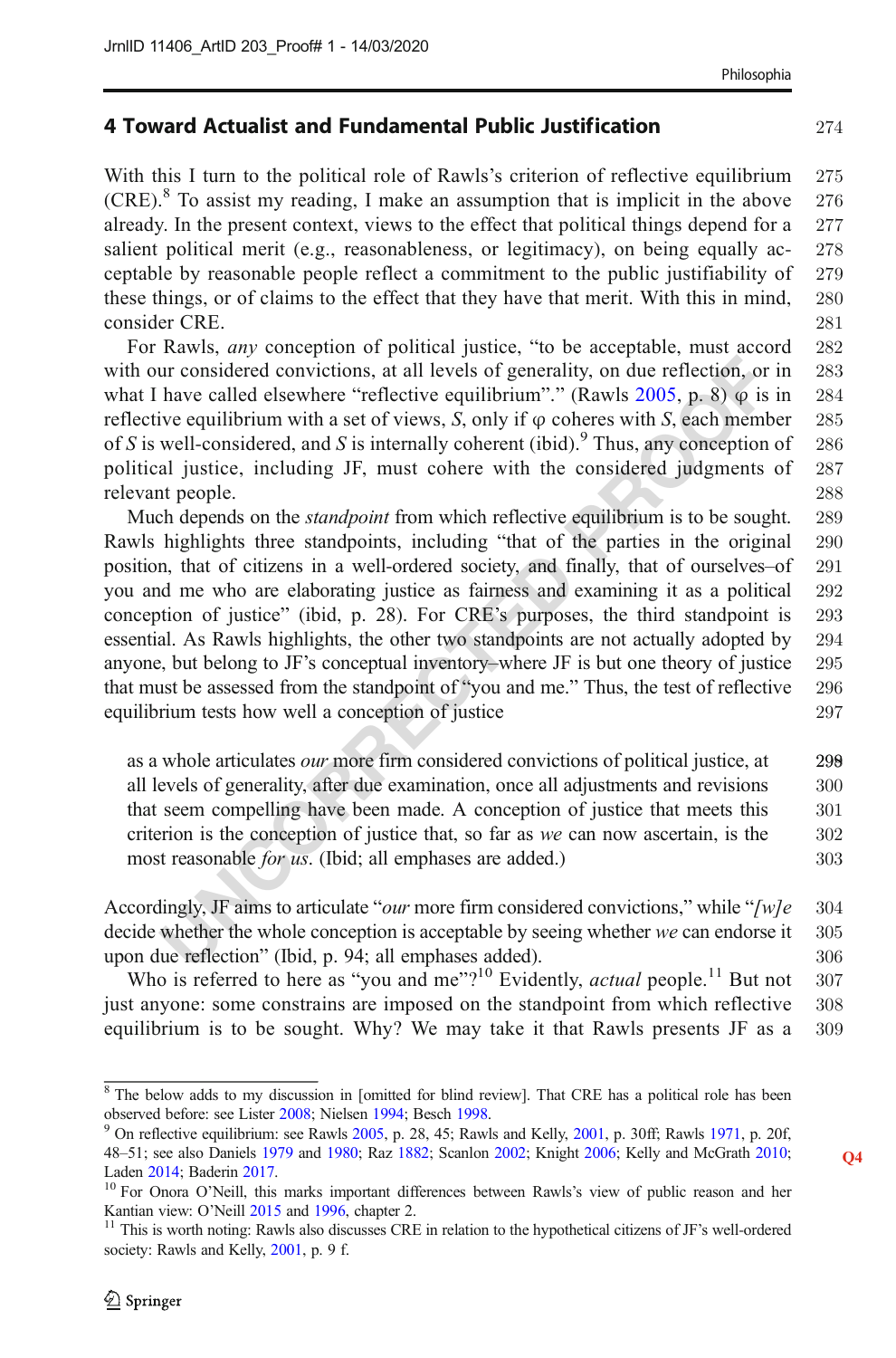political liberalism in part because he believes that JF, if it takes this form, can 310 meet CRE. But CRE from the outset disqualifies JF if the group of people for 311 whom JF must meet CRE included on equal footing people who *cannot* coherently 312 accept political liberalism's most important liberal political values. Thus: the 313 reflective equilibria of *actual* citizens count, but only those citizens count who 314 can coherently accept these values, namely, citizens who are reasonable in polit- 315 ical liberalism's sense. 316

*interpersonal* reflective equilibrium-or *general* reflective equilibrium,<br>calls this (Rawls 2005, p. 388, and 2001, p. 31). Thus, CRE specifies<br>ay  $\varphi$  must be acceptable for each reasonable person for this to count to But if the reflective equilibria of actual reasonable citizens count, they count 317 equally. This much springs from political liberalism's commitment to extend equal 318 discursive respect to reasonable citizens. Thus: conceptions of political justice must 319 attain interpersonal reflective equilibrium–or general reflective equilibrium, as 320 Rawls calls this (Rawls 2005, p. 388, and 2001, p. 31). Thus, CRE specifies in 321 what way  $\varphi$  must be acceptable for each reasonable person for this to count toward 322  $\varphi$ 's equal acceptability by–or, with the above assumption,  $\varphi$ 's public justifiability 323 to–all reasonable people. Textual evidence confirms this: Rawls writes that JF, 324 when it attains public justification, is affirmed in reflective equilibrium (Rawls 325 and Kelly, 2001, p. 29, and 2005, p. 388). 326

This suggests we attribute to Rawls *Actualist Public Justification* (for conceptions of 327 political justice,  $\varphi$ ): 328

APJ  $\phi$  is reasonable if and only if  $\phi$  is equally acceptable coherently by, or 330 publicly justifiable to, actual reasonable citizens,  $331$ 

where  $\varphi$  is "equally acceptable coherently" by  $\alpha$  and  $\beta$  only if each can accept  $\varphi$  332 coherently in CRE's sense, and citizens are "reasonable" only if they do not reject political 333 liberalism's most important liberal political values. Some comments are called for. 334

### **5 Some Comments** 335

First, Rawls distinguishes narrow and wide reflective equilibrium–which differ 336 primarily in relation to the scope and depth of the reflection through which 337 equilibrium is reached. Rawls prefers wide over narrow equilibrium (Rawls 338 1974, p. 8f; Rawls and Kelly, 2001, p. 29–32, and 2005, p. 387f). As wide 339 equilibrium can be less conservative than narrow equilibrium, it is worth noting 340 that Rawls's preference for wide equilibrium can cohere with his view that only a 341 political liberalism, if anything, is equally acceptable by reasonable citizens. As 342 we have seen, citizens here count as reasonable only if they *can* coherently accept 343 political liberalism's most important liberal political values. And one way to 344 square this with the dynamics of wide reflective equilibrium is to distinguish, on 345 the lines of what we saw earlier, between the perspective from which an agent 346 pursues reflective equilibrium and, say, her actual deliberative field, or the set of 347 views, widely conceived, that she actually accesses, considers or tries to balance 348 in the process. I take it that reflective equilibrium can be wide even if it is 349 perspectival or not standpoint-neutral–i.e., even if some views or commitments 350 remained fixed points throughout an agent's effort to attain wide equilibrium in her 351 deliberative field. Thus, political liberalism's most important liberal political 352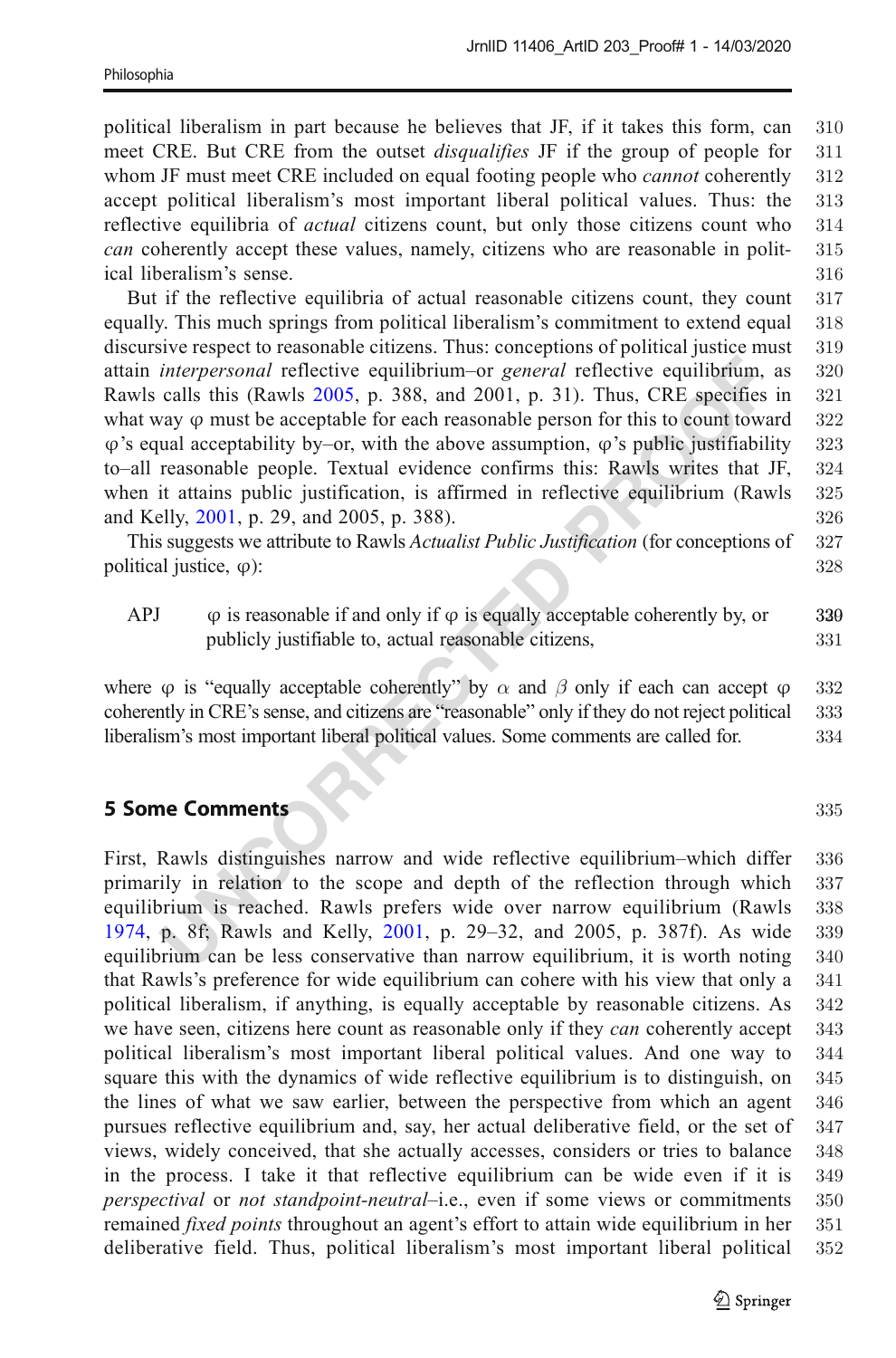values, or a commitment not to reject them, here mark the perspective from which 353 reasonable citizens pursue wide reflective equilibrium, rather than being mere 354 items in their deliberative field. $12$  and  $355$ 

Second, APJ-justification is *robustly* public (Postema 1995). Rawls does not claim 356 merely that a reasonable conception of political justice will also be acceptable by 357 reasonable people. He makes the stronger, constructivist claim that the reasonableness 358 of such a conception depends on, or is (partly) constituted by, its acceptability by 359 reasonable citizens. In the terms used earlier, APJ accords reasonable people a justifi- 360 catory say on what conception of political justice qualifies as reasonable, or extends 361 them discursive respect in such matters. Thus, if actual reasonable citizens cannot 362 actually accept  $\varphi$  coherently, APJ counts this as (defeasible) evidence in own right that  $363$  $\varphi$  is not reasonable; and if they cannot actually reject  $\varphi$  coherently, APJ counts this as 364 (defeasible) evidence in its own right that  $\varphi$  is reasonable. 365

Third, APJ is fundamental in political liberalism's order of justification. Conceptions 366 of political justice provide a basis for conditionally reasoned justifications, but these 367 justifications can have only a provisional, pro tanto authority (Rawls 2005, p. 386). 368 After all, they depend for their authority on the reasonableness of the conceptions they 369 draw on. Accordingly, APJ relates to such conceptions and conception-dependent 370 justifications like standards of theory-acceptance relate to the theories they apply to: 371 the latter depend for their authority on meeting the former.  $372$ 

y accept  $\varphi$  coherently, APJ counts this as (defeasible) evidence in own right th<br>treasonable; and if they cannot actually reject  $\varphi$  coherently, APJ counts this<br>ibile) evidence in its own right that  $\varphi$  is reasonab Fourth, I may leave open here whether APJ can be applied to political principles, 373 value judgements, or other political things, directly in a manner that would leave no 374 meaningful justificatory role for conceptions of political justice. If it can be so applied, 375 Rawls's political liberalism is structurally closer to the views of first-generation polit- 376 ical liberals like Macedo and Larmore than it would otherwise seem. I also leave open 377 whether reasonableness in APJ's sense is a family trait of conceptions of justice. If it is- 378 which is an option Rawls seems to favor–then APJ by itself underdetermines the public 379 choice of a token conception of political justice. 380

Fifth, APJ helps to explain why "political liberalism applies the principle of 381 toleration to philosophy itself" (ibid, p. 10). For Rawls, to apply this principle to 382 philosophy is or involves requiring conceptions of political justice to avoid reasonable 383 disagreements between reasonable citizens–or to be neutral in a justificatory sense. 384 However, Rawls takes it that if  $\varphi$  is reasonably rejected by some reasonable citizens 385 and reasonably accepted by others, then  $\varphi$  is the subject of reasonable disagreement.<sup>13</sup> 386 But if  $\varphi$  is the subject of such disagreement, then there is evidence that  $\varphi$  is not *equally* 387 acceptable by reasonable citizens. Thus: if conceptions of political justice must meet 388 APJ, then there is reason for them to avoid reasonable disagreement. 389

Sixth, a disclaimer: it is beyond what I can do here to show how APJ sits with many 390 of Rawls's key claims, including especially his claim that only a political liberalism can 391 provide a basis for political legitimacy (but I address this in [omitted for blind review] 392 and [omitted for blind review]). For now, I only relate APJ to JF's Original Position, 393

<sup>&</sup>lt;sup>12</sup> Thus, Rawls's wide equilibrium can be more conservative than a method of "balance and refinement" (DePaul 1993, p. 25–43). Nor is it a "free" equilibrium (Gaus 2011, p. 311ff). Rawls might not expressly restrict the deliberative field within which equilibrium is sought, but considers its pursuit only from reasonable perspectives.

<sup>&</sup>lt;sup>13</sup> This draws on the account of reasonable disagreement in Rawls suggested in [omitted for blind review]. See also Larmore 2015, p. 68–74.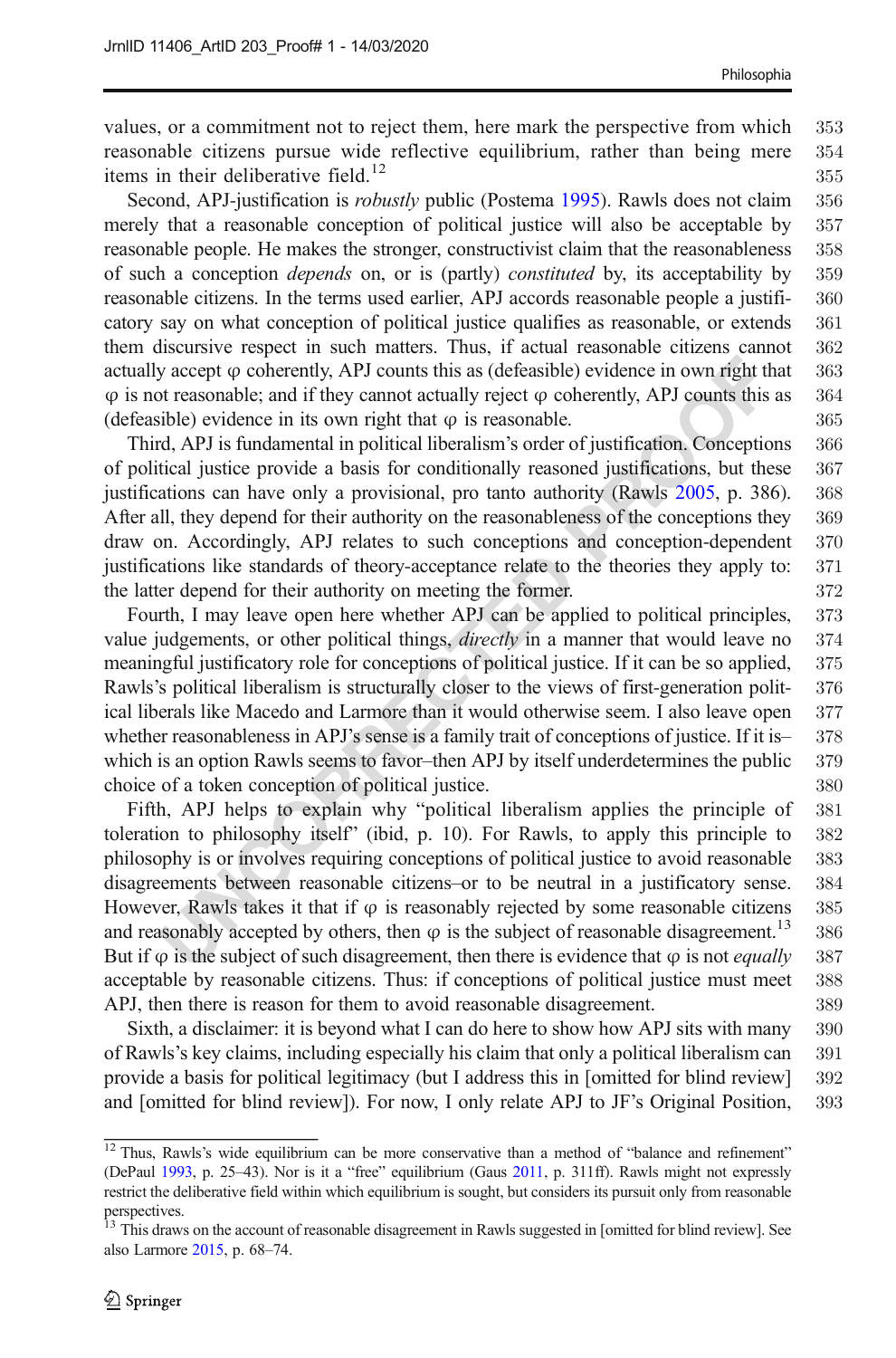reasonable overlapping consensus (see below), and Rawls's idea of political legitimacy 394 (section 8). Yet, plainly, APJ leans toward political liberalism: the search for a 395 conception of political justice from the ground up privileges the perspective of reason- 396 able people–i.e., people who do not reject political liberalism's most important liberal 397 political values. 398

### 6 The Original Position and Overlapping Consensus 399

JF's Original Position (OP) and the aim of reasonable overlapping consensus are often 400 taken to play important justificatory roles in Rawls's view. It is hence instructive to 401 relate them to APJ. I start with OP. 402

OP is often regarded as expressing an idea of practical reason such that if any actual 403 citizen cannot coherently accept OP's results, such as JF's principles, then this must be 404 owed to that person's unreasonableness or irrationality.<sup>14</sup> But this cannot be right. If  $405$ conceptions of political justice depend for their reasonableness on their equal accept- 406 ability by reasonable citizens, the reasonableness of these citizens cannot depend on 407 their acceptance of OP's results. In this light, consider: 408

o play important justificatory roles in Rawls's view. It is hence instructive<br>hem to APJ. I start with OP.<br>Is often regarded as expressing an idea of practical reason such that if any acts<br>of cannot coherently accept OP's [OP] models what we regard–you and I, here and now–as fair and reasonable  $400$ conditions for the parties, who are rational representatives of free and equal, 411 reasonable and rational citizens (…). [OP] also models what we regard as 412 appropriate restrictions on reasons for adopting a political conception of 413 justice for [the basic structure of society] ... [W]e conjecture that the 414 conception of political justice the parties would select is the conception that 415 you and I, here and now, would regard as reasonable and rational and 416 supported by the best reasons. Whether the conjecture is borne out will 417 depend on whether you and I, here and now, can, on due reflection, endorse 418 the principles adopted. (Rawls and Kelly, 2001, p. 30.) 419

OP models what "you and I" see as reasonable and rational deliberation, or as proper 420 constraints on reasons to adopt a conception of political justice. Rawls stresses that 421 OP's success as such a model turns on whether OP's results match what "you and I" on 422 reflection regard as reasonable and rational, or as supported by the best reasons. 423 Accordingly, he writes that OP is "a means of public reflection and self-clarification" 424 that aims to help "us" attain "deeper self-understanding" and "greater coherence among 425 all our judgements," with the help of which "we can attain wider agreement among one 426 another" (Rawls 2005, p. 26). And one assumption here is that "we" can tell from the 427 standpoint of "our" considered judgments whether OP advances that end. 428

What people does Rawls refer to? These, I submit, are the people from the 429 perspective of whom JF must be acceptable for it to be reasonable, namely, actual 430 reasonable citizens. One way to interpret OP's role hence is this. OP is a reconstructive 431 tool to draw out or clarify implications of the self-understanding of actual reasonable 432 citizens. OP's success as such a tool depends on whether OP's results cohere with the 433 considered judgments of these citizens–which is something they assess from the 434

<sup>&</sup>lt;sup>14</sup> Some Kantian readings of Rawls make this assumption: see Doppelt 1988 and 1989.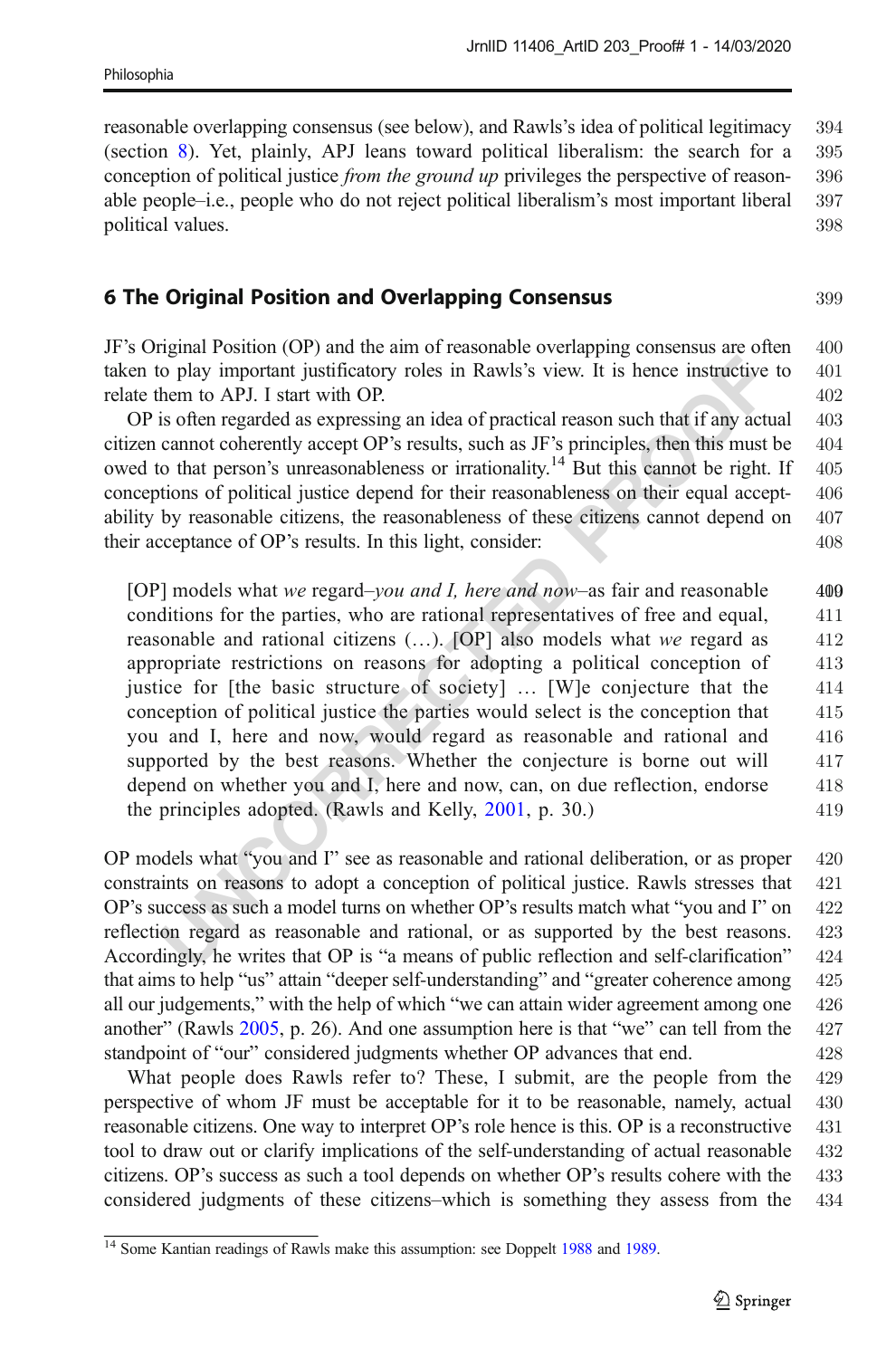standpoint of their considered judgments. If they conclude that OP fits their self- 435 understanding, OP succeeds in its role–in which case OP advances JF's public justifi- 436 cation. But if OP does not succeed in its role, it does not advance JF's public 437 justification–in which case these citizens must decide from their perspective whether 438 to revise or reject JF. Either way, their considered judgments have the last word.<sup>15</sup> 439

On this reading, then, it is not the case that if actual citizens cannot coherently accept 440 OP's results, this must speak to their unreasonableness or irrationality. In relation to 441 actual reasonable citizens, the dependency is reversed: if they cannot on reflection 442 coherently accept OP's results, this calls into question the reasonableness of OP's 443 results (or JF) if this conclusion is favored by their considered judgments. 444

Next, consider reasonable overlapping consensus. Rawls writes: 445

t, consider reasonable overlapping consensus. Rawls writes:<br>
lic justification happens when all the reasonable members of political society<br>
y out a justification of the shared political conception by embedding it in thei Public justification happens when all the reasonable members of political society 44% carry out a justification of the shared political conception by embedding it in their 448 several reasonable comprehensive views. In this case, reasonable citizens take 449 one another into account as having reasonable comprehensive doctrines that 450 endorse that political conception ... Only when there is a reasonable overlapping 451 consensus can political society's political conception of justice be publicly– 452 though never finally–justified. Granting that we should give weight to the 453 considered convictions of other reasonable citizens, this is because general and 454 wide reflective equilibrium with respect to a public justification gives the best 455 justification of the political conception that we can have at any given time. There 456 is … no public justification for political society without a reasonable overlapping 457 consensus… (Rawls 2005, p. 387f.) 458

This, I submit, states a view of public justification under conditions of "reasonable 459 pluralism" (see below) that applies to ideal and actualist public justification. Rawls 460 draws on the link between public justification and reflective equilibrium and suggests 461 that, under these conditions, a conception of justice,  $\varphi$ , can be publicly justifiable to 462 actual reasonable citizens only if  $\varphi$  can attain an overlapping consensus between the 463 reasonable comprehensive doctrines that these citizens endorse. Specifically, the idea 464 seems to be: 465

- (i).  $\varphi$  is APJ-justifiable only if  $\varphi$  is acceptable by each actual reasonable citizen in 466 reflective equilibrium. 467
- (ii). In conditions of reasonable pluralism, reasonable citizens accept reasonable but 468 incompatible comprehensive doctrines. 469
- (iii). Hence:  $\varphi$  is suitably acceptable only if  $\varphi$  coheres with, or can "in some way" 470 (ibid, p. 386) be embedded in, the reasonable comprehensive doctrines of 471 reasonable citizens. 472

However, if  $\varphi$  can be embedded in these doctrines,  $\varphi$  attains a reasonable overlap- 473 ping consensus. Thus: actualist and fundamental public justification does not 474

<sup>&</sup>lt;sup>15</sup> This is on the trajectory of Scanlon's reading of the relationship between CRE and OP: see Scanlon 2002, p. 153–157.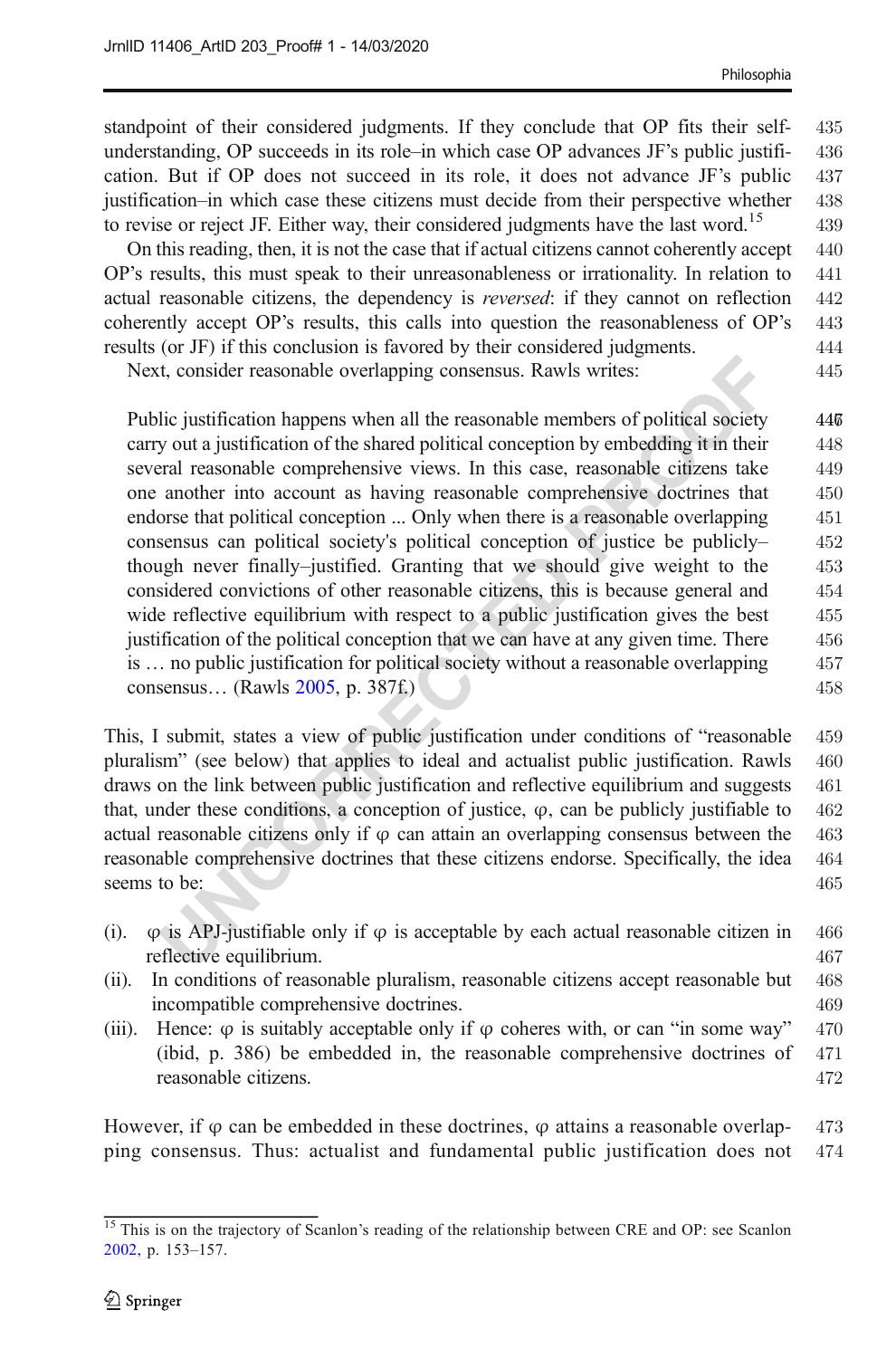compete with the aim of reasonable overlapping consensus, but requires that this 475 aim can be attained.<sup>16</sup> 16

Observe that this coheres with the notion of reasonable pluralism, or one of the two 477 notions that Rawls uses. On one notion, a plurality of comprehensive doctrines 478 instantiates reasonable pluralism only if *each* doctrine is *perfectly* reasonable (ibid, p. 479) 24 n. 27). Call this ideal reasonable pluralism: it obtains in JF's well-ordered society. 480 Another notion surfaces here: 481

[The fact of reasonable pluralism] is the fact that free institutions tend to generate 4823 not simply a variety of doctrines and views ... Rather, it is the fact that *among the* 484 views that develop are a diversity of reasonable comprehensive doctrines. These 485 are the doctrines that reasonable citizens affirm and that political liberalism must 486 address. (Ibid, p. 36; all emphases are added.) 487

*us that develop* are a diversity of reasonable comprehensive doctrines. *These*<br>the doctrines that reasonable citizens affirm and that political liberalism must<br>ress. (Ibid, p. 36; all emphases are added.)<br>that is that r This entails that reasonable pluralism can obtain even if many unreasonable doc- 488 trines are present. Call this non-ideal reasonable pluralism: it can obtain in actual 489 societies. When it obtains, political liberalism addresses only *a subset* of doctrines, 490 namely, the subset that only includes reasonable doctrines of reasonable citizens. In 491 short, given APJ, political liberalism aims at a reasonable overlapping consensus 492 also in the real world–although in the real world, such a consensus might not be 493 very inclusive in scope. 494

# 7 Quong's Reading 495

To conclude the reconstructive part of this discussion, I contrast the above reading with 496 Quong's reading of public justification in Rawls's political liberalism. Since both 497 readings take it that political liberalism requires conceptions of political justice to be 498 publicly justifiable to reasonable citizens, it is instructive to see where they differ. 499

On Quong's reading, Rawls's political liberalism aims to show "how liberal rights 500 and institutions can be publicly justified to the constituency of an ideal democratic 501 society" (Quong 2011, p. 6; my emphasis). Accordingly,  $502$ 

the overlapping consensus represents the first stage in the justificatory process. 5034 We begin by identifying the common ground that reasonable citizens would share  $505$ in an ideal, well-ordered liberal society … [T]he core ideas of freedom, equality, 506 fairness, and reasonable pluralism are assumed to ground a commitment to public 507 reason and a liberal conception of justice, but the core ideas are not themselves 508 subject to any test of public justification, nor do we check to see if these values 509 can be the subject of an overlapping consensus amongst real citizens here and 510 now. (Quong 2012, p. 51f; all emphases are mine.) 511

This suggests: political liberalism requires conceptions of political justice to be 512 publicly justifiable not to "real citizens here and now," but only to "the constituency 513

<sup>&</sup>lt;sup>16</sup> A related matter is the potential redundancy of the aim of reasonable overlapping consensus: see [omitted for blind review].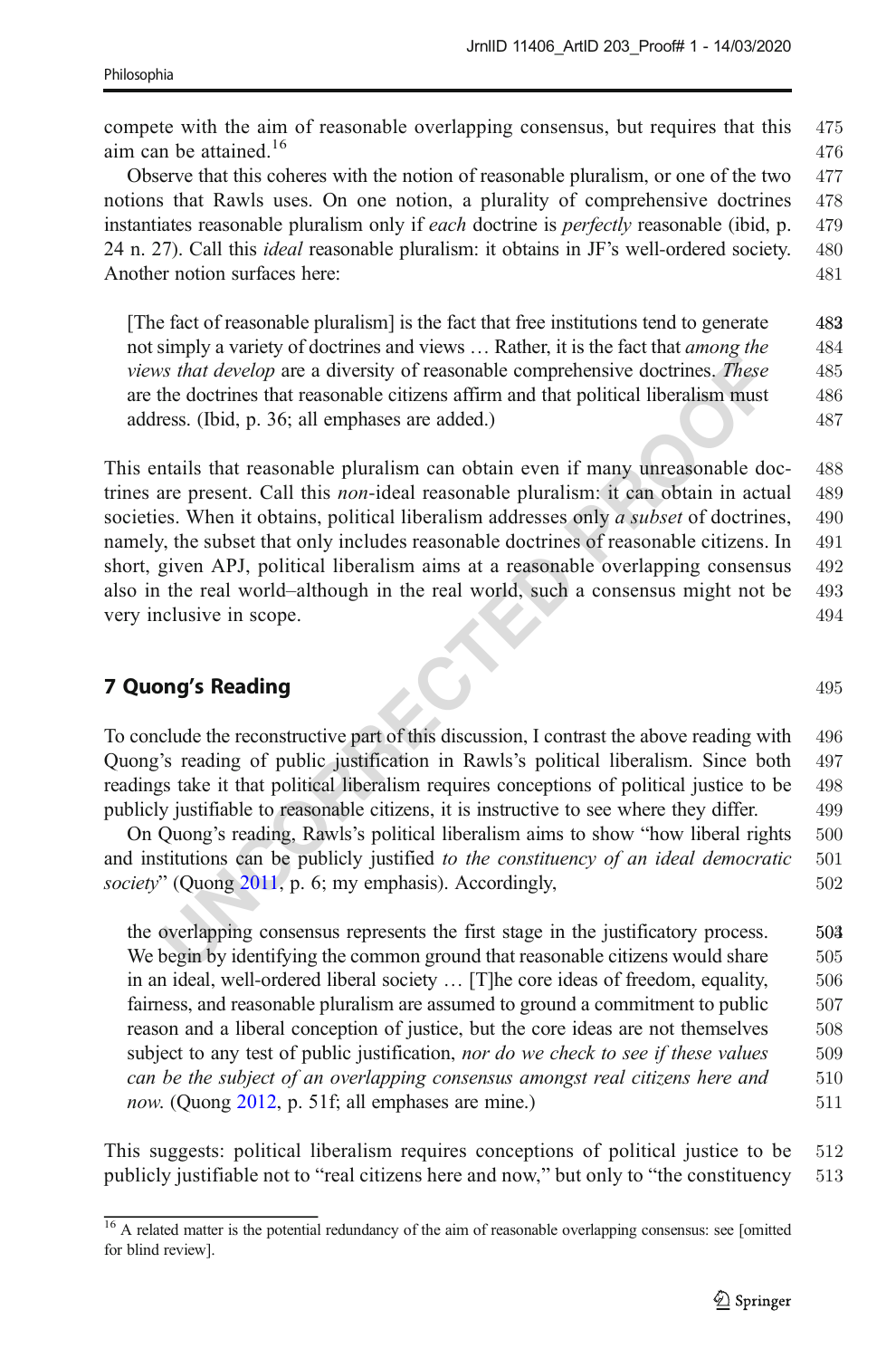of an ideal democratic society," namely, the (non-existent) reasonable citizens of a 514 (non-existent) well-ordered society. Accordingly, it seeks an overlapping consensus 515 only between the reasonable doctrines of these (non-existent) reasonable citizens– 516 where citizens and their doctrines are reasonable only if they do not reject political 517 liberalism's most important liberal political values. Thus, public justification here is 518 a form of ideal justification. 519

Quong aims to improve on what he calls the "common view" of the role of 520 overlapping consensus in Rawls (Quong 2011, p. 163ff). According to the common 521 view, two things hold. First, only JF's principles of justice, rather than JF as a whole, 522 must attain a reasonable overlapping consensus. And second, OP addresses "an 523 independently defined constituency of persons" (ibid, p. 166), rather than only reason- 524 able citizens, i.e., citizens who are reasonable in political liberalism's sense. Quong 525 disagrees with the common view on both counts. 526

Quong is right to disagree with this view on these counts. Since his political turn, 527 Rawls elevates the role of public justification and hence of overlapping consensus: JF 528 as a whole must be publicly justifiable to reasonable citizens–where the reasonable do 529 not reject political liberalism's most important liberal political values (the above 530 quotation samples Quong's view of what these are). This changes the architecture of 531 Rawls's overall view: public justification is now part of a first, fundamental stage of 532 argument in political liberalism. 533

mdently defined constituency of persons" (ibid, p. 166), rather than only reasc<br>tizens, i.e., citizens who are reasonable in political liberalism's sense. Quo<br>ess with the common view on both counts.<br>Some say the measurem But how should we interpret this change? This is where the reading suggested here 534 and Quong's reading part ways. Quong seems to infer from the fact that political 535 liberalism construes public justification as part of a first, fundamental stage of justifi- 536 cation, and the fact that it aims to publicly justify salient things only to citizens who are 537 reasonable in political liberalism's sense, that public justification is always ideal 538 justification (Quong 2011, p. 6f, 138f, 166ff, 180ff). But consider where this leaves 539 political liberalism. According to Quong, public justification would not enfranchise 540 actual citizens–i.e., it would not check whether salient values are acceptable by "real 541 citizens here and now" (see above)–although this 542

should not be misunderstood to mean that political liberalism is not also ad-<br>543 dressed to real citizens ... Each of us ought to recognize [political liberalism's 545 political values] as very great values, ones which should regulate the way in 546 which we treat our fellow citizens. The normative conclusions of political 547 liberalism thus provide us with powerful reasons to behave in certain ways, and 548 not others, in our current world. (Quong 2011, p. 159.)  $549$ 

However, public liberalism would address actual citizens only in the weak sense of 550 treating them as *recipients* of public justification. Political liberalism would expect their 551 compliance with its conclusions. But it would not make these conclusions depend for 552 their reasonableness or justification on their equal acceptability by any actual citizen 553 here and now. No actual citizen here and now would have a justificatory say in relation 554 to the content of political justice or its justification.<sup>17</sup>  $555$ 

<sup>&</sup>lt;sup>17</sup> That Quong-type public justification *can* address actual citizens in *one* sense is sometimes overlooked: e.g., see Schoelandt 2015, p. 1039.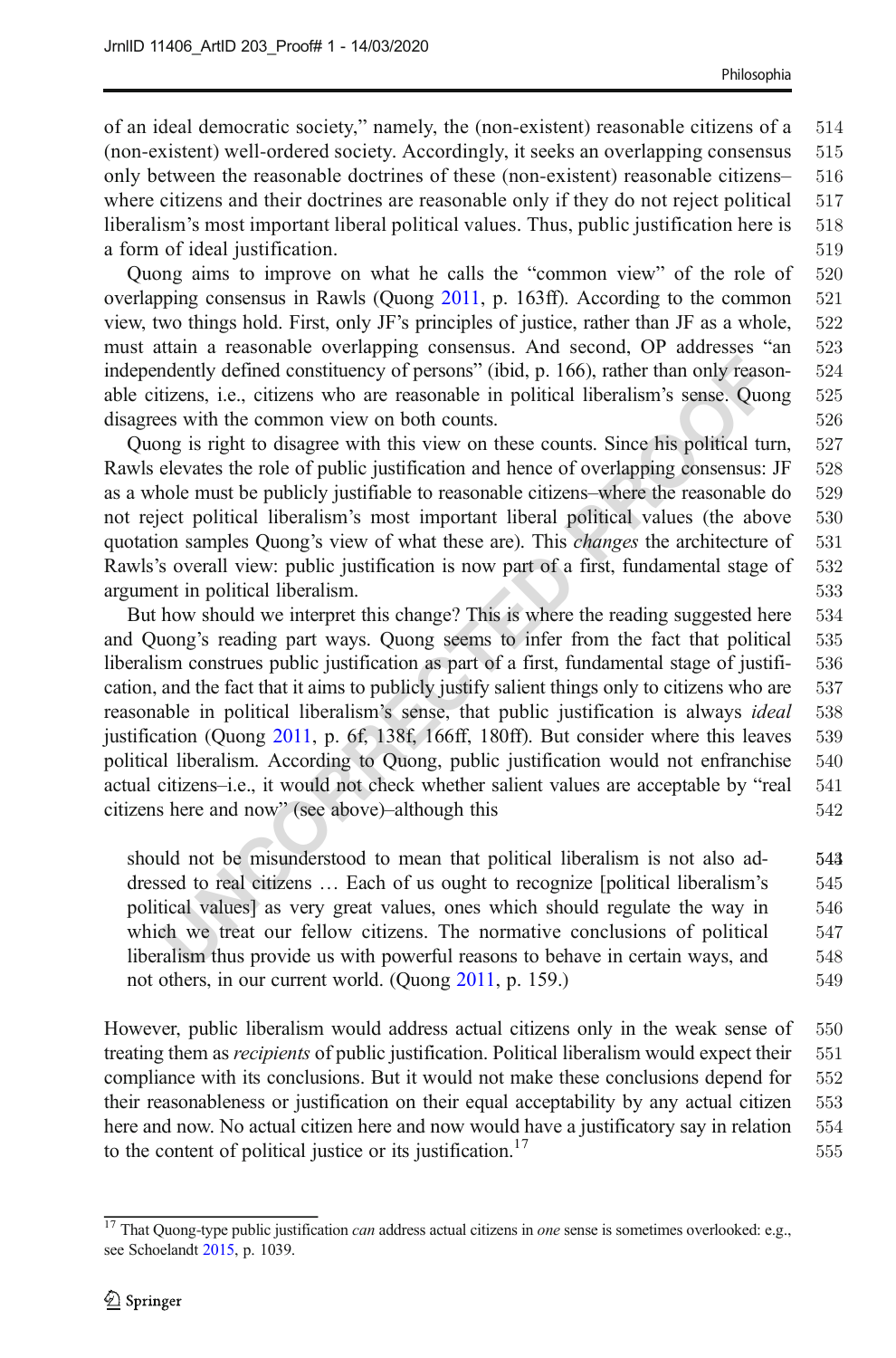But this cannot capture the nature of political liberalism's commitment to equal 556 respect, or so I claim. Political liberalism respects actual reasonable citizens not 557 merely as recipients, but as authorities or co-authors of public justification: it 558 accords them a justificatory say, or discursive respect. Yes, it expects actual 559 citizens to abide by the normative conclusions of political liberalism. But it does 560 this insofar as these conclusions can be supported by a reasonable conception of 561 political justice, where the reasonableness of such conceptions depends on their 562 acceptability by actual reasonable citizens. Thus: public justification is part of a 563 fundamental stage of justification and aims to publicly justify salient political 564 things only to citizens that it regards as reasonable. But this reflects a commitment 565 to actualist justification: Rawls's political liberalism is fundamentally a form of 566 actualist, rather than ideal, political liberalism. 567

### 8 Political Legitimacy and the Exclusion Objection **668 1998 1998 1998 1998 1999 1999 1999 1999 1999 1999 1999 1999 1999 1999 1999 1999 1999 1999 1999 1999 1999 1999 1999 199**

With this I turn to the exclusion objection. Political liberalism construes the 569 legitimacy of exercises of political power as a function of their justifiability to 570 citizens who do not reject political liberalism's most important liberal political 571 values. It has often been argued that this renders the view objectionably exclu- 572 sionary.<sup>18</sup> What I will do in the remainder of this discussion is to consider whether  $573$ Larmore's hypotheticalizing variant of actualist public justification can accommo- 574 date this objection. This will bring to the fore deeper questions about the nature of 575 discursive (in)equality in actualist public justification.  $576$ 

adist justification: Rawls's political liberalism is fundamentally a form<br>st, rather than ideal, political liberalism.<br>**tical Legitimacy and the Exclusion Objection**<br>this I turn to the exclusion objection. Political libera How does APJ relate to Rawls's liberal principle of legitimacy (LPL)? According to 577 LPL, political power must be exercised "in accordance with a constitution the essentials 578 of which all citizens may reasonably be expected to endorse in the light of principles 579 and ideals acceptable to them as reasonable and rational" (Rawls 2005, p. 217). This 580 refers to principles and ideals that are justifiable as reasonable and rational by a 581 reasonable conception of political justice. But to be reasonable, such conceptions must 582 be equally acceptable by actual reasonable citizens–where, as suggested above p.5, this 583 expresses, or models, an idea of equal discursive respect. Thus, Rawls adopts a respect- 584 based actualist form of justificatory liberalism: to properly respect actual reasonable 585 citizens, exercises of political power must be justifiable on grounds that are equally 586  $\alpha$  acceptable by them.<sup>19</sup>  $\qquad\qquad\qquad$  587

Central here is the idea that citizens are owed a measure of discursive influence at a 588 fundamental level of political justification–or a share of "discursive power" (Forst, 589 2017b, p. 10f), or discursive standing of relevant discursive purchase (see below). This 590Q5 places weight on the participation value of public justification ([omitted for blind 591 review]). That is, the point is not simply that political power must be based on grounds 592 that relevant people can accept (say, at *some* level of idealization); the point is, rather, 593 that their *actual* ability or inability to accept a conception of justice is to have traction 594 on its eligibility for the role. This is part of the non-domination or emancipatory upshot 595

 $\mathcal{D}$  Springer

 $\frac{18}{18}$  This objection has been made since the early days of Rawls's political turn: e.g., see Hampton 1989 and 1993; Campos 1994; Besch (1998); Friedman (2000). <sup>19</sup> I discuss political legitimacy in Rawls in more detail in [omitted for blind review].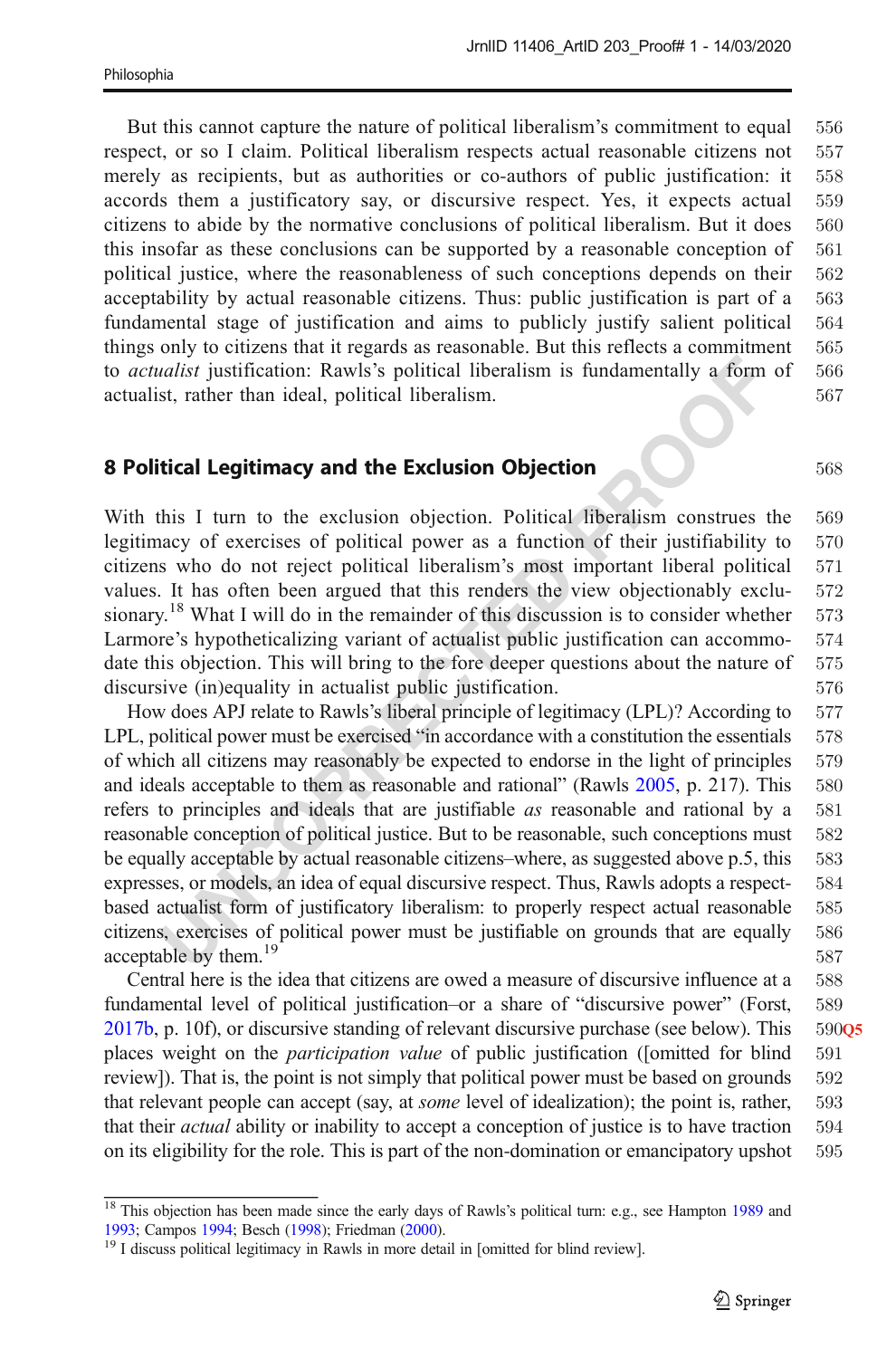of Rawls's view of political legitimacy.<sup>20</sup> Of course, a flip-side here is that only 596 reasonable citizens get to have such influence. Unreasonable citizens are not, or not 597 in the same way, respected as co-authors of public justification.  $598$ 

Does this cohere with political liberalism's "public reason intuitions," as Enoch calls 599 them (Enoch 2015, p. 114ff)? The phrase refers to the two-fold view that political 600 power can be reconciled with the freedom and equality of citizens only if it is justifiable 601 to them, and equally so. For Rawls, this reconciliation requires such power to be 602 justifiable on grounds that are equally acceptable by reasonable citizens. Note that it is 603 not clear whose freedom and equality political liberalism aims to reconcile with 604 political power. Some critics, notably Enoch, assume that Rawls's political liberalism 605 initially aims to reconcile the freedom and equality of *all* citizens with political power, 606 or at least not only reasonable people (ibid, p.  $122-126$ ). This makes political liberalism 607 an easy target for an internal version of the exclusion objection. For if political 608 liberalism pursues inclusive aims, it does not achieve them: the equal justifiability of 609 political power to citizens who are reasonable in political liberalism's sense might 610 reconcile *their* freedom and equality with political power, but it does little to reconcile 611 the freedom and equality of *other* citizens with political power (ibid). 612

*y* aims to reconcile the freedom and equality of *all* citizens with political pow<br>at not only reasonable people (ibid, p. 122–126). This makes political liberalis<br>y traget for an internal version of the exclusion object But there is another, perhaps more charitable reading that clarifies the terms of the 613 problem that political liberalism aims to solve in light of the solution it offers. Macedo 614 tells us how: political liberalism, he notes, respects as "free and equal  $(...)$  all those who 615 pass certain threshold tests of reasonableness: we respect those whose disagreement 616 with us does not impugn their reasonableness" (Macedo 1991, p. 47, 71). Thus, what 617 political liberalism aims to reconcile with political power is the freedom and equality 618 not of all citizens, but of all citizens *that it respects as free and equal*, namely, 619 reasonable citizens. As far as the public reason intuitions are concerned, therefore, 620 the exclusion objection misfires as a stretch of internal criticism: in political liberalism, 621 the equal justifiability of exercises of political power to reasonable citizens is all that is 622 called for to begin with. 623

Still, the exclusion objection has much appeal. If the legitimacy of political power is 624 a function of its justifiability, and if justification must model equal discursive respect, 625 then such power must be equally justifiable to everyone to whom such respect is owed. 626 But why should it be owed only to citizens who do not reject political liberalism's most 627 important political values? Why is it a non-rejection of these things on which an 628 entitlement to exercise (a full measure of) discursive influence at a fundamental level 629 of political justification hinges? Again, I set aside what values are built into APJ's idea 630 of the reasonable. Yet, arguably, many citizens might not qualify as reasonable in 631 political liberalism's sense. Thus, the exclusion objection articulates the concern that it 632 is in one form or another impermissible–or unjust, arbitrary, dogmatic, and so on–to 633 extend equal discursive respect only to citizens who are reasonable in that sense.  $634$ 

It remains open how Rawls-type political liberalism can plausibly respond to the 635 exclusion objection without at the same time undermining itself. Consider just two of 636 the more self-suggesting responses. First, public justification might fully enfranchise 637

 $20$  But we should not overstate the import of the influence that APJ accords the reasonable: there may not be emancipatory trickle-down effects such that an agent's discursive influence at the level of assessments of the reasonableness of conceptions of justice translates into influence in lower-order assessments of the legitimacy of exercises of political power–and it will often only be the latter kind of influence that demonstrates in the eyes of agents that their perspectives matter politically.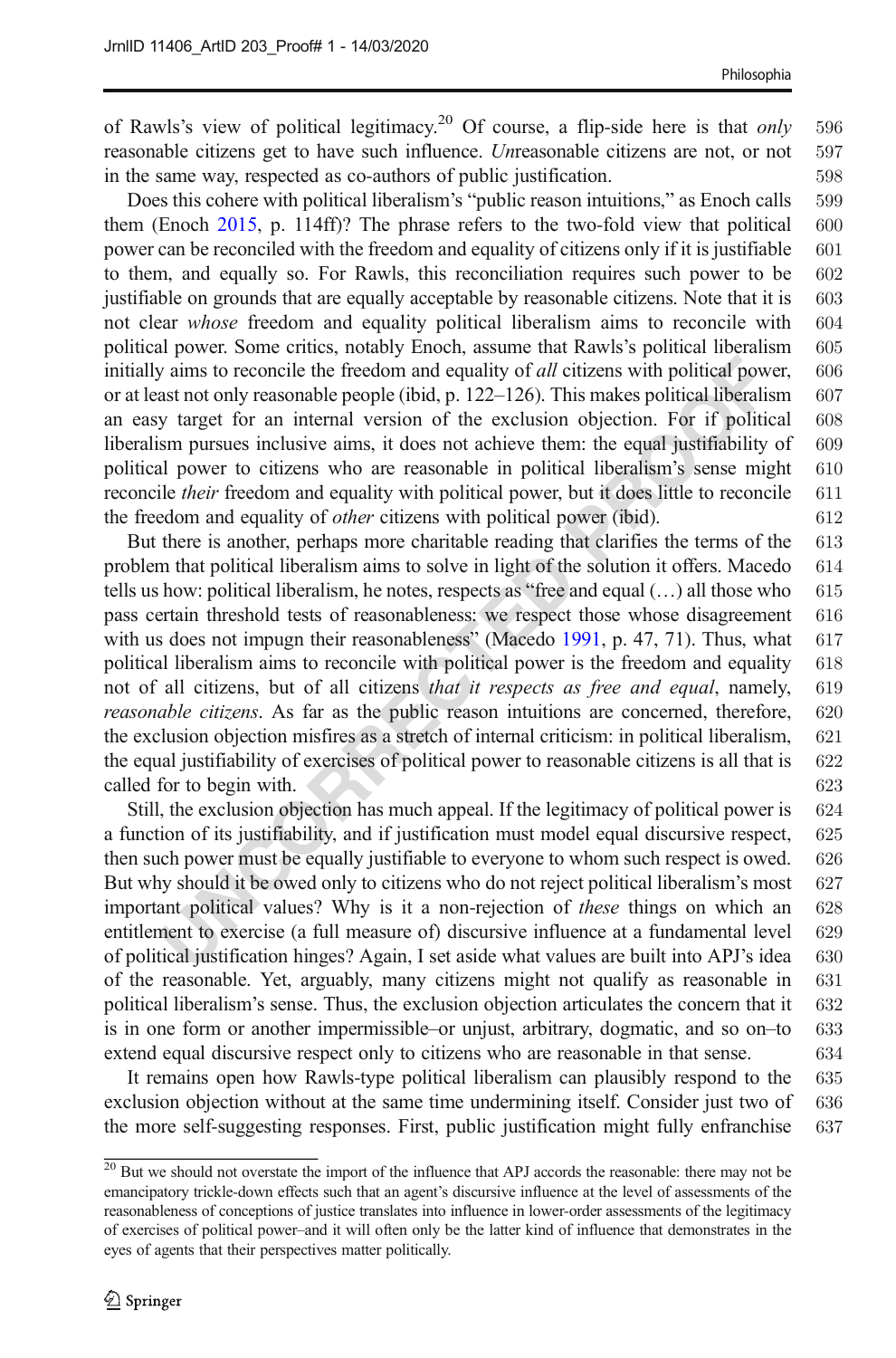(some) people who are not reasonable in political liberalism's sense–people, that is who 638 cannot accept (all of) its most important liberal political values. But it must then be 639 doubtful that a political and liberal conception of justice can be claimed to be 640 reasonable in APJ's then-inclusive sense. Second, political liberalism might justify 641 the values it builds into APJ's idea of the reasonable to unreasonable people. But then 642 APJ-justification cannot be fundamental; and so one question will be how this could 643 square with the commitment to accord reasonable citizens discursive respect at a 644 fundamental level of political justification. Either way, political liberalism seems 645 pushed to sacrifice something essential to the project. 646

# 9 Hypotheticalizing Actualist Public Justification? 647

Maybe actualist public justification can be more inclusive *and* prioritize reasonableness 648 if it includes unreasonable citizens in its constituency, but recognizes discursive input 649 as counting toward public justification only insofar as it is reasonable. Can 650 hypotheticalization help? 651

In passing, I note two things. First, hypotheticalization here is not ad hoc, as Enoch 652 objects (Enoch 2015, p. 118–120, 126–130). After all, political liberalism is from the 653 outset committed to prioritize the reasonable. Second, hypotheticalization does not turn 654 actualist public justification into Quong-type ideal public justification. Yes, 655 hypotheticalized actualist public justification "idealizes" (in one sense) around its 656 fringes, but it fully enfranchises actual reasonable citizens. 657

**notheticalizing Actualist Public Justification?**<br>actualist public justification can be more inclusive *and* prioritize reasonablencludes unreasonable citizens in its constituency, but recognizes discursive inputing toward Larmore expressly hypotheticalizes actualist public justification, or what he calls 658 "rational dialogue" (Larmore 2015, p. 74–87, and 1996, p. 134ff). He concedes that  $659$ political liberalism excludes some people in some way, such as unreasonable citizens or 660 people who do not "prize most highly the norms of rational dialogue and equal respect" 661 (Larmore 1996, p. 142, and 2015, p. 83). Still, he insists, exercises of political power 662 must be justifiable to citizens more generally on the (perhaps counterfactual) assump- 663 tion that they are reasonable.<sup>21</sup> Thus, in relation to the unreasonable, what counts  $664$ toward public justification is what they would accept if they were reasonable. This 665 coheres with the idea of equal respect: 666

[T]he moral idea of respect for persons lying at the heart of political liberalism 6678 should be formulated more precisely as follows: the fundamental principles of 669 political society, being coercive in nature, ought to be such that all who are to be 670 subject to them must be able from their perspective to see reason to endorse them 671 on the [perhaps counterfactual] assumption that they are committed to basing 672 political association on principles that can meet the reasonable agreement of 673 citizens. (Larmore 2015, p. 82f.) 674

The point: Larmore-type hypotheticalized actualist public justification (or LAJ) does 675 not restrict its constituency to the reasonable, but adds a reasonableness constraint on 676 the kind of discursive input that is counts as authoritative. Thus, LAJ accords a 677

 $21$  Larmore 2015, p. 83. He reads Rawls's view of political legitimacy in such terms: ibid., p. 75f, and 1999, p. 609 f.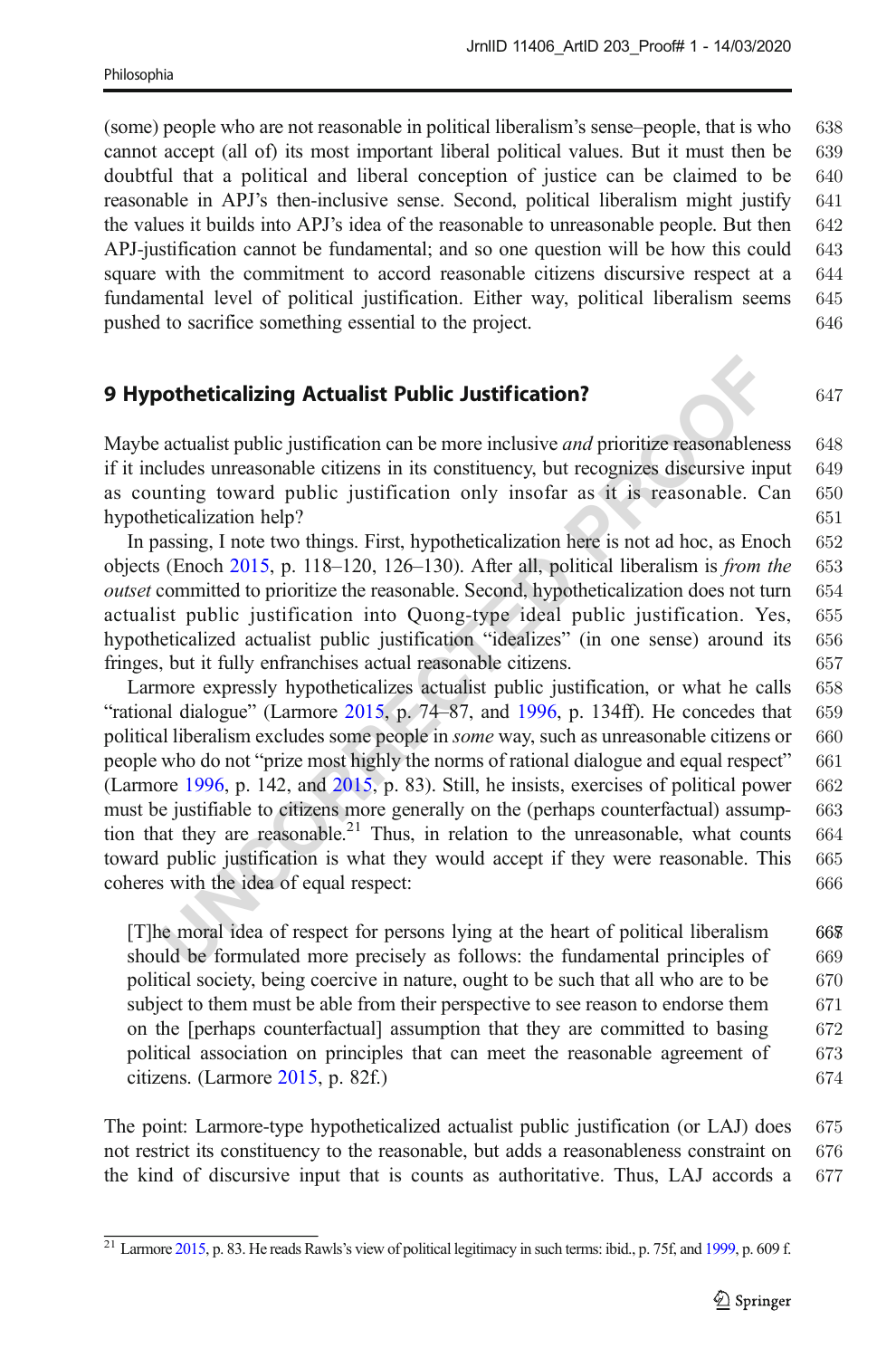justificatory say not only to reasonable people, but counts exercises of this say as 678 authoritative only insofar as they are reasonable. $^{22}$  679

Can LAJ accommodate the exclusion objection? One way to pick up the stick is to 680 ask whether LAJ can model equal discursive respect. Upfront, this is doubtful: LAJ, 681 too, prioritizes the reasonable. Yet on reflection, a more nuanced assessment is needed, 682 or so we shall find. 683

To start with, recall that all acceptability-based justification must qualify the 684 discursive input it counts as authoritative, and so will hypotheticalize. E.g., to 685 justify, acceptability must be respectable, thoughtful, coherent, or some such. This 686 means that discursive equality must be seen in light of relevant authoritativeness 687 constraints–or, in the present case, a reasonableness threshold. With this in mind, 688 consider now discursive equality.<sup> $23$ </sup>  $689$ 

nints-or, in the present case, a reasonableness threshold. With this in mint en now discursive equality.<sup>23</sup><br>unlate public justification expresses, or models, an idea of equal discursi<br>unlate public justification expresse Actualist public justification expresses, or models, an idea of equal discursive 690 respect in that it accords people an equal justificatory say, or equal constitutive 691 discursive standing. Now, one especially salient respect in which discursive standing 692 can be equal or unequal is its discursive purchase. What is this? Roughly, discursive 693 purchase is a function of the discursive influence that an agent's discursive standing 694 accords her in justification, or on its outcomes, given her actual deliberative resources 695 (widely conceived so as to include the entire range of views, volitions, commitments, 696 capacities, and so on, that she draws on in her practical thought). When we consider 697 discursive purchase, we consider the participation value of justification: we consider 698 how standards of justification relate to the agents they apply to, or range over, and what 699 level of discursive influence in justification these standards allocate these agents 700 ([omitted for blind review]). 701

This influence comes in degrees. Consider two justification practices, JP1 and JP2, 702 that accord average Betty a justificatory say, but apply to her different authoritativeness 703 constraints. JP1 counts her rejection of  $\varphi$  as authoritative if it is locally coherent in light 704 of her actual deliberative resources. JP2 counts her rejection of  $\varphi$  as authoritative only 705 if she would still reject  $\varphi$  if she was fully or ideally rational. It is plain that JP1 can give 706 Betty's actual perspective traction in justification in a way in which JP2 does not. As 707 JP1 sets its bar for authoritativeness at a readily accessible level, her justificatory say 708 can be meaningful: if she cannot actually accept  $\varphi$  coherently, this in its own right can  $709$ count as (defeasible) evidence that  $\varphi$  is not justified. Hence, her discursive standing is 710 high in purchase. Not so in JP2, for better or worse. If her actual say is not aligned with 711 an ideally rational say, Betty's coherent rejections do not count as evidence that  $\varphi$  is not 712 justified. Thus, her standing is low in purchase, or lower than in JP1. 713

Discursive standing can vary in purchase also in a single justification practice. One 714 factor that determines purchase is how readily available it is for people to meet salient 715 authoritativeness constraints. Other things being equal, the more readily available this is 716

 $22$  This simplifies. Hypotheticalization must add constraints that suffice for authoritativeness. Yet Larmore construes reasonableness in thin epistemic terms that make it only necessary for authoritativeness. Thus, discursive input must arguably also cohere with other things, such as the commitment to "prize most highly the norms of rational dialogue and equal respect" (Larmore 1996, p. 142). For now, I put things in terms of reasonableness and take the latter to suffice for authoritativeness. On reasonableness in Larmore: see Macedo 1991, p. 260f, and [omitted for blind review].<br><sup>23</sup> The following applies to the present case the account of discursive equality proposed in [omitted for blind

review], [omitted for blind review].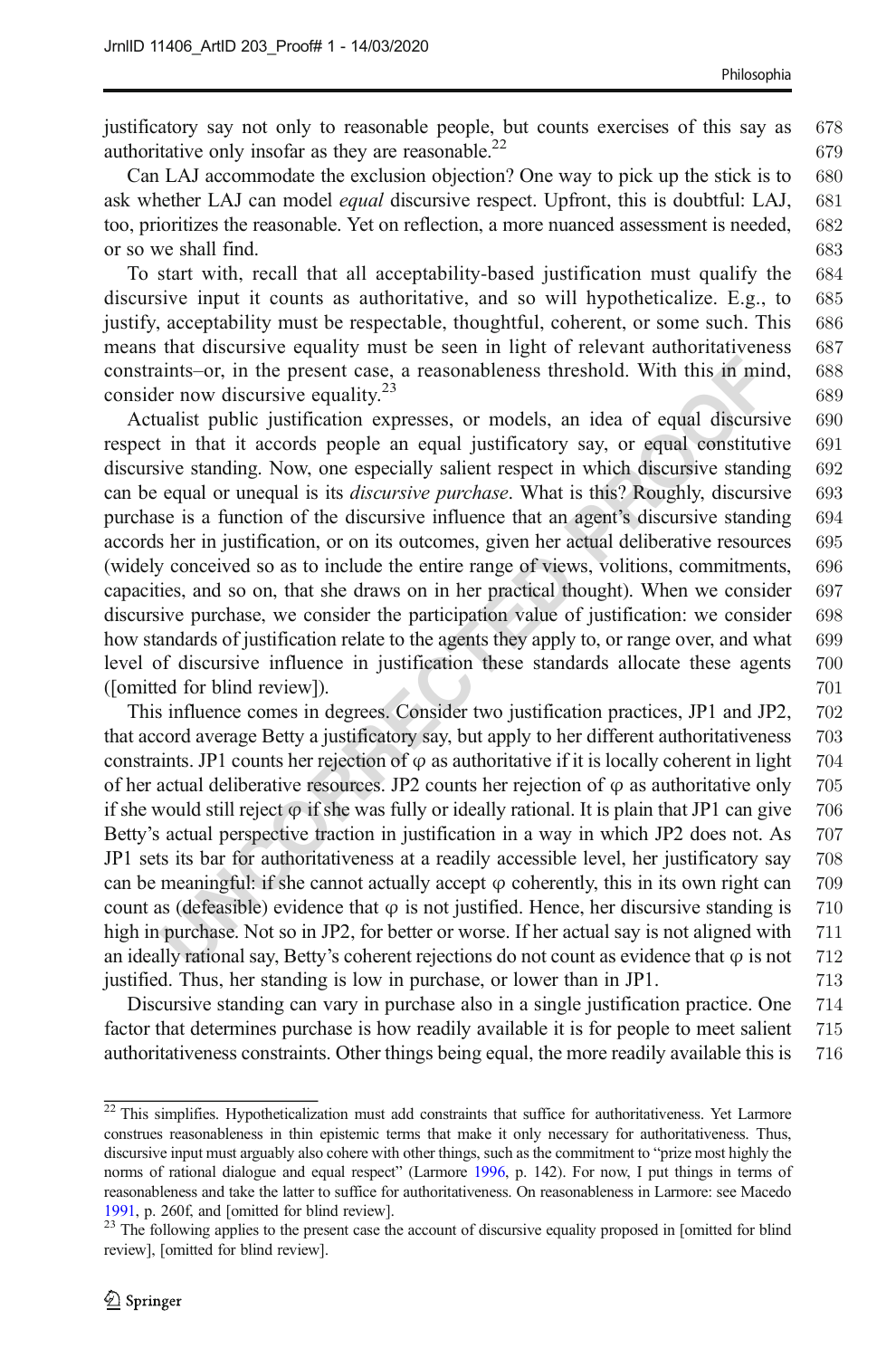for an agent, the more will her standing resemble Betty's standing in JP1. And the less 717 available this is, the more will it resemble Betty's standing in JP2. At the limit, 718 discursive practice can put it out of the actual reach of people to exercise any relevant 719 level of discursive influence: thus, while people might notionally have a justificatory 720 say, their standing might have little discursive purchase.  $721$ 

A final matter worth highlighting now concerns justification practices that adopt 722 non-trivial authoritativeness constraints–constraints, that is, that not every relevant 723 agent readily meets anyway. Where agents relevantly differ in their deliberative 724 resources, such constraints often are not equally available to them. As a result, their 725 discursive standing will differ in purchase. E.g., if authoritative input must at least be 726 thoughtful and coherent, always-thoughtful-and-coherent Betty's voice always qualifies 727 as authoritative (thus, her standing is like Betty's in JP1), while rarely-thoughtful-and- 728 coherent Paul's voice rarely does (and so his standing is like Betty's in JP2). Now, 729 actualist public justification includes in its constituency real people and instantiates in 730 contexts of actual interpersonal difference. Hence, it is expectable, if not unavoidable, 731 that a practice of actualist public justification, when it applies the same non-trivial 732 authoritativeness constraint across a diverse constituency, allocates discursive standing 733 that differs in purchase. 734

tful and coherent, always-thoughtful-and-coherent Betty's voice always qualification<br>oritative (thus, her standing is like Betty's in JP1), while rarely-thoughtful-and<br>Head at public justification includes in its constitu This suggests we distinguish between two ways in which discursive standing can be 735 equal. A justification practice, JP, accords  $\alpha$  and  $\beta$  discursive standing that is equal 736 formally if and only if it accords  $\alpha$  and  $\beta$  discursive standing of the same kind (e.g., 737 constitutive discursive standing) and applies to  $\alpha$  and  $\beta$  the same authoritativeness 738 constraints (e.g., a reasonableness threshold). But JP accords  $\alpha$  and  $\beta$  discursive 739 standing that is equal substantively only if it accords them standing that is equal in 740 discursive purchase. The intuitive point: while formal discursive equality is a matter of 741 the consistent application of salient standards to relevant agents, substantive discursive 742 equality is a matter of the measure of discursive influence in justification, or on its 743 outcomes, that an application of these standards leaves relevant agents with. $^{24}$   $\qquad \qquad$  744

#### **10 Equal Discursive Respect? 745**

LAJ can meet formal discursive equality: it accords reasonable and unreasonable 746 citizens constitutive discursive standing and applies to all the same reasonableness 747 threshold. But LAJ does not meet substantive discursive equality: it allocates discursive 748 standing that is unequal in discursive purchase. To the reasonable, it allocates high- 749 purchase standing like Betty's standing in JP1. To other people, it allocates low- 750 purchase standing more like Betty's standing in JP2. 751

If so, does LAJ model equal discursive respect? Yes and no. Yes, insofar as LAJ 752 allocates citizens discursive standing that is equal formally. But no, insofar as LAJ 753 does not allocate citizens standing that is equal substantively. This shifts the issue: 754 what kind of discursive equality does equal discursive respect require? Let me 755

<sup>&</sup>lt;sup>24</sup> The idea of substantive discursive equality is sympathetic with Susan Dieleman's idea of substantive inclusion (Dieleman 2015, p. 803). Substantive discursive inequality (i.e., purchase inequality), when impermissible, can instantiate an objectionable failure to include substantively in her sense. See also [omitted for blind review].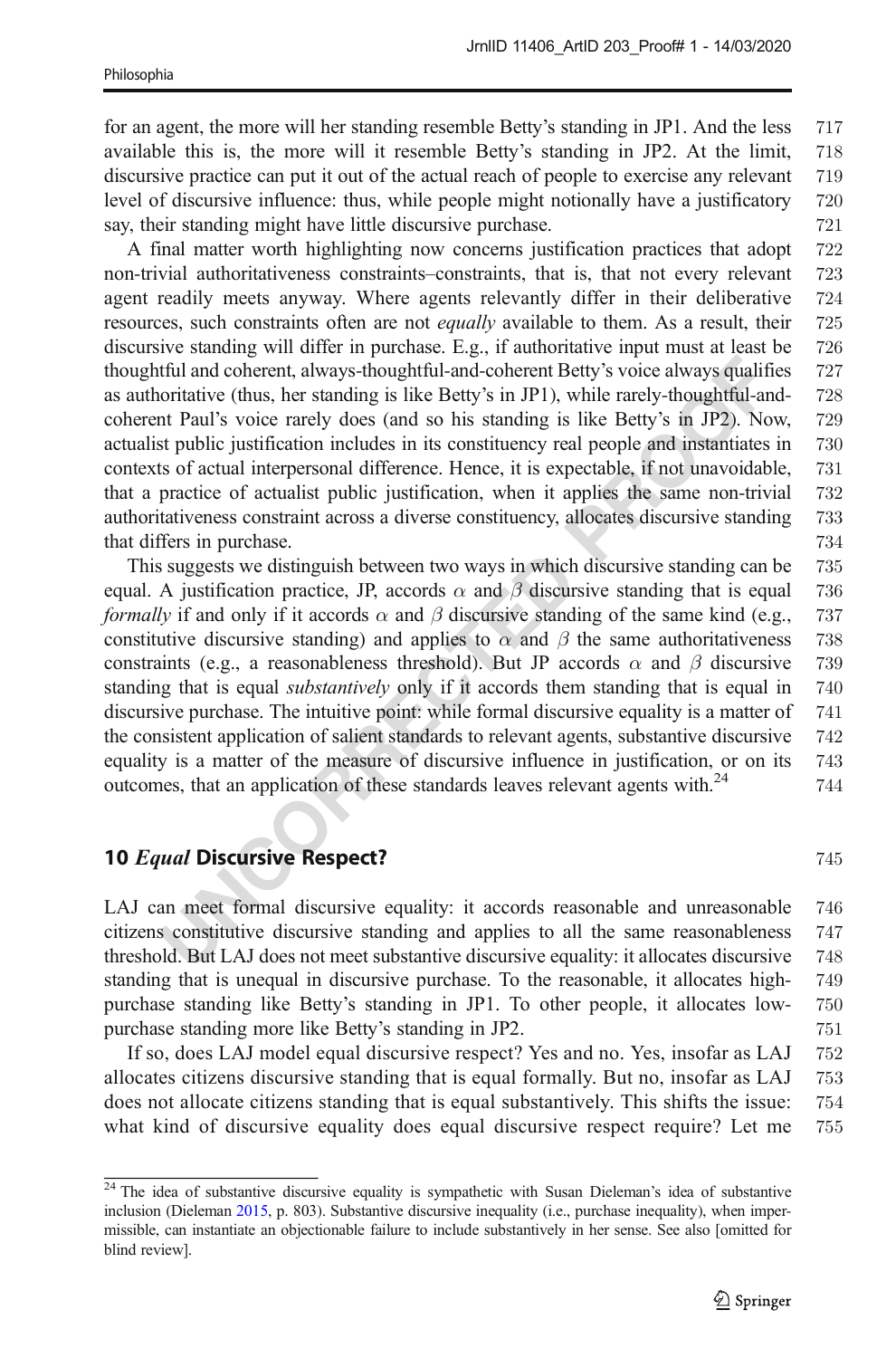assume here that equal discursive respect requires at least formally equal discursive 756 standing: for LAJ to extend to  $\alpha$  and  $\beta$  equal discursive respect, LAJ must at least 757 allocate each constitutive discursive standing and apply to them the same reason- 758 ableness threshold. Does this suffice? 759

Jominant Group Values. Thus, while members of Dominant Group have<br>oninant Group Values. Thus, while members of Dominant Group have<br>give Beltiv in JP1, others nave a standing like Betty in JP2. JP3 satisfies for<br>purchase-s Intuitively, it does not. Discursive standing that is equal formally can be objection- 760 ably unequal in purchase. Consider JP3: it accords all citizens constitutive discursive 761 standing and applies to all the same authoritativeness constraint, ψ. Let JP3's constit- 762 uency include Dominant Group and Marginal Group, and assume that Dominant Group 763 has used its influence to define  $\psi$  in terms of values that its members accept and other 764 people reject: in JP3, discursive input counts as authoritative only insofar as it coheres 765 with Dominant Group Values. Thus, while members of Dominant Group have a 766 standing like Betty in JP1, others have a standing like Betty in JP2. JP3 satisfies formal 767 discursive equality. But it does not treat people as discursive equals or accord them 768 (some purchase-sensitive form of) "equal opportunity for political influence" (Cohen 769 2006, p. 242) or equal "opportunities to participate in the process of public delibera- 770 tion" (Peter 2009, p. 67). Rather, JP3 entrenches the dominance of Dominant Group: it 771 turns justification practice itself into a vehicle of domination, marginalization, or worse. 772 And it is not a big stretch to see similarities between the standing of members of 773 Marginal Group in JP3 and the standing of the unreasonable in LAJ.  $774$ 

Perhaps, then, LAJ can model equal discursive respect only if it allocates standing 775 that is equal formally *and* substantively–i.e., if it satisfies *discursive equity* ([omitted for 776 blind review])? LAJ cannot do this. But neither will any real-life practice of public 777 justification that applies non-trivial authoritativeness constraints across real-life, diverse 778 constituencies that include agents who relevantly differ in their deliberative resources– 779 relevantly, that is, so as to affect how available it is for them to meet these constraints. If 780 real-life public justification can model equal discursive respect, then, equal discursive 781 respect cannot require discursive equity. The matrix of  $\frac{782}{200}$ 

A third view is this: equal discursive respect allows for differences in discursive 783 purchase, but not every form of purchase inequality is compatible with it. On this view, 784 LAJ can extend  $\alpha$  and  $\beta$  equal discursive respect even if LAJ accords  $\alpha$  and  $\beta$  785 discursive standing that is unequal substantively if their standing does not *impermissi-* 786  $blv$  differ in discursive purchase. As far as this goes, this, I assume, is plausible. But it 787 implies that we cannot know whether LAJ models equal discursive respect unless we 788 know whether LAJ allocates permissible purchase inequality. Thus, the question shifts 789 again: when is purchase inequality permissible, or  $\mu st$ ?<sup>25</sup> 25

Let me bring this back to the exclusion objection. I asked whether hypotheticalizing 791 actualist public justification can accommodate this objection. To explore the matter, I 792 considered whether LAJ can model equal discursive respect. The above suggests a 793 nuanced answer. LAJ can accord discursive standing that is equal formally. In one 794 respect, then, LAJ can model discursive equality. But we have also seen that this does 795 not suffice to accommodate the exclusion objection if equal discursive respect requires 796 not only formal discursive equality, but also the absence of impermissible purchase 797 inequality. Thus: even if hypotheticalized actualist public justification accords formally 798 equal discursive standing to unreasonable citizens, it cannot model equal discursive 799

<sup>&</sup>lt;sup>25</sup> On conceptions of permissible purchase inequality: see [omitted for blind review].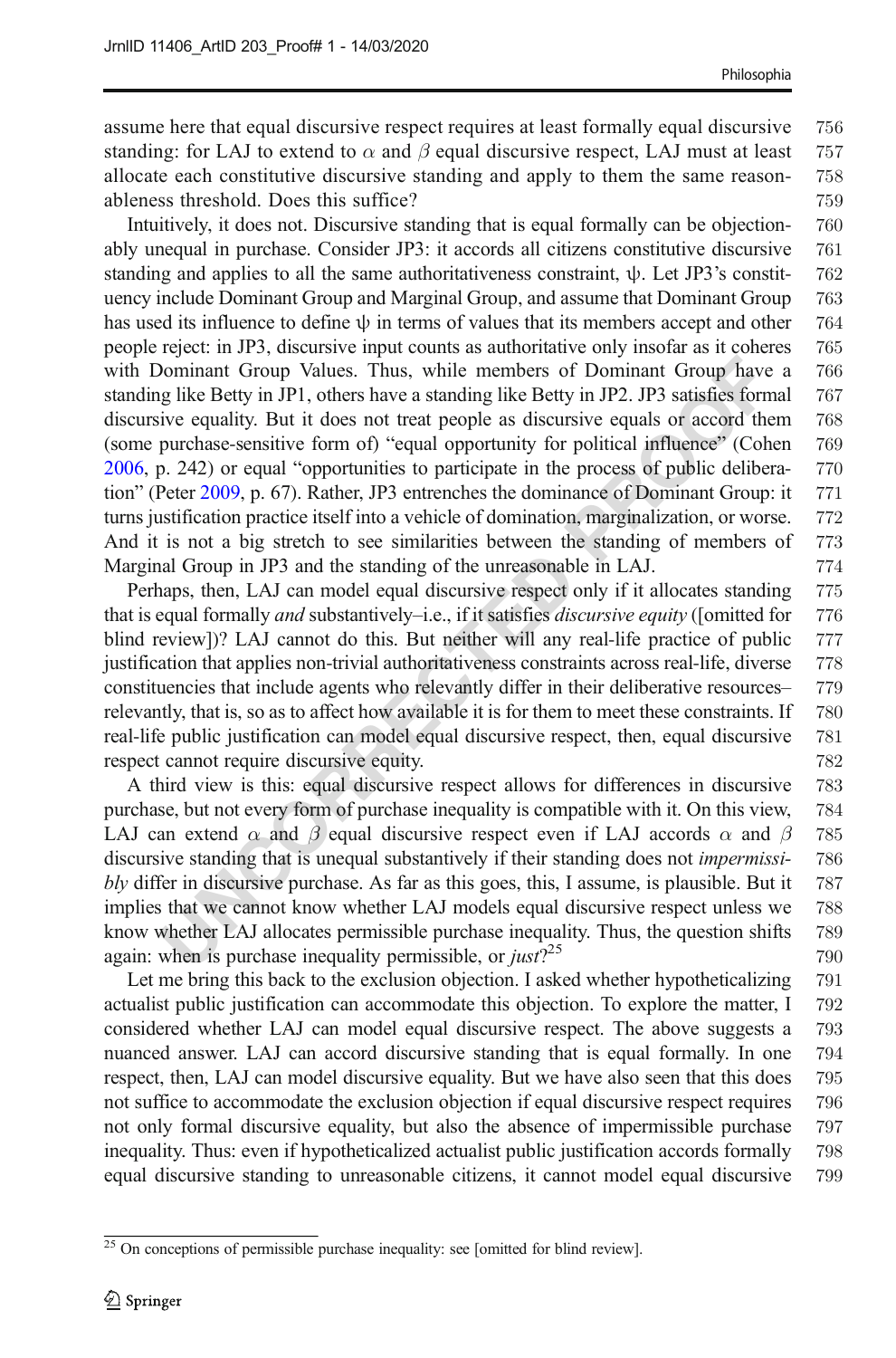respect, or accommodate the exclusion objection, unless its allocation of purchase 800 inequality is permissible. 801

Now, we saw that some level of purchase inequality is permissible if actualist public 802 justification across a diverse constituency can model equal discursive respect. But it is 803 open whether LAJ's allocation of purchase inequality is permissible. And while this 804 seems doubtful from the perspective of the exclusion objection, political liberals like 805 Larmore are evidently committed to the view that LAJ's level of purchase inequality is 806 permissible. Thus, proponents and critics of actualist political liberalism are left with 807 two questions: 808

- (i) Who should be accorded a justificatory say in political liberalism's practices of 809 actualist public justification (or: to whom should such justification extend equal 810 discursive respect)? 811
- (ii) What level of substantive discursive inequality is permissible within such prac- 812 tices, or is compatible with equal discursive respect (or: when are purchase 813 inequalities in such practices permissible, or just)? 814

Hypotheticalizing actualist public justification can answer (i) in a manner that goes 815 some way toward meeting the exclusion objection. But this puts (ii) center stage. While 816 LAJ includes the unreasonable, it does so by allocating discursive standing that 817 involves high levels of purchase inequality. And with this the issue now turns on an 818 answer to (ii). Thus, how should we answer (ii)? What view of the permissibility of  $819$ purchase inequality–or of *purchase justice*, for short ([omitted for blind review])– 820 should be adopted here? On this, the jury is still out. 821

#### **11 Conclusion 822**

The should be accorded a justificatory say in political liberalism's practices<br>tualist public justification (or: to whom should such justification extend equ<br>scursive respect)?<br>That level of substantive discursive inequali This paper suggested that Rawls-type political liberalism puts center stage a conception 823 of public justification that is actualist and fundamental. I sketched aspects of this 824 conception and considered in this light the exclusion objection to political liberalism. 825 We saw that also a Larmore-type hypotheticalized version of actualist and fundamental 826 public justification cannot overcome this objection: insofar as it remains open whether 827 LAJ allocates a permissible form of purchase inequality, it remains open whether LAJ 828 expresses, or models, equal discursive respect. Yet rather than proving compelling 829 grounds to reject political liberalism, this consideration leads to deeper questions about 830 the nature of discursive equality in public justification. 831

In closing, I make a general observation. The above left open how political 832 liberalism defines APJ's idea of the reasonable, although I assumed that this idea is 833 rich enough in content to invite the exclusion objection. Now, as has often been noted, 834 there can be many versions of political liberalism depending on what idea of the 835 reasonable it builds on (Nussbaum 2011; Besch 2012; Wall 2014; Billingham 2017). 836 As a rule of thumb, the thinner in contested moral or political content this idea is, the 837 more inclusive, or less exclusionary, APJ is–but the more inclusive it is, the more 838 doubtful it must be that a political liberalism qualifies as reasonable in APJ's then- 839 more-inclusive sense. Accordingly, an inclusively inclined political liberalism must 840 strike a balance between a more inclusive interpretation of its commitment to equal 841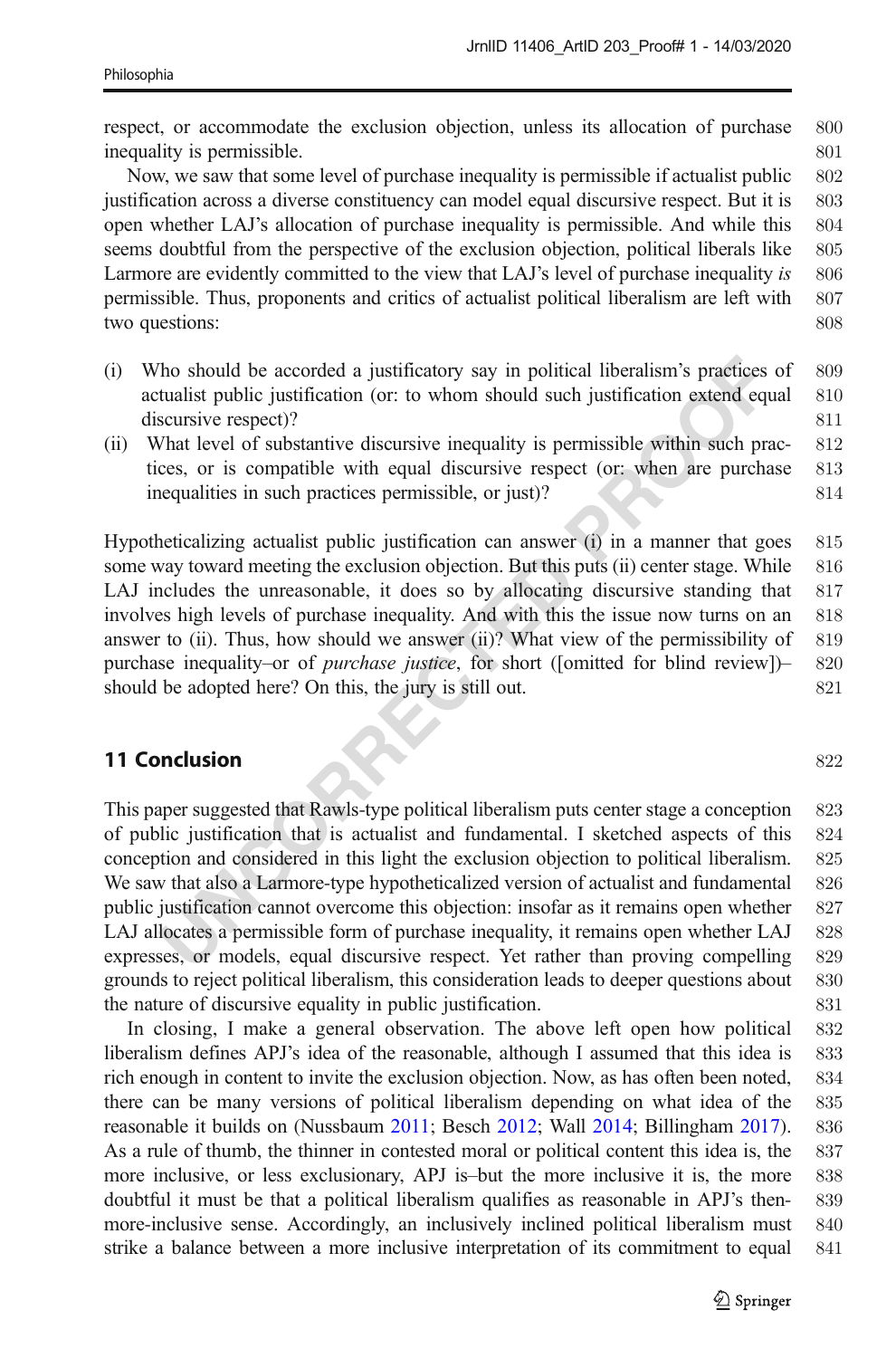discursive respect and its other, lower-order substantive moral or political commit- 842 ments. But so long as it attempts to reconcile these things by premising APJ on a non- 843 trivial reasonableness threshold–one that not every relevant person meets anyway–it 844 invites the question whether APJ, in this more inclusive form, allocates only permis- 845 sible purchase inequality. The issue of purchase inequality hence would be a matter of 846 concern also for more inclusively inclined forms of actualist political liberalism. 847

Of course, it does not stop here. Purchase inequality is a matter of concern for every 848 conception of acceptability-based justification that aims to express, or model, equal 849 discursive respect for actual people. On such conceptions, discursive practice must 850 satisfy discursive equality. But once we recognize that discursive standing can be equal 851 formally while being (objectionably) unequal substantively, it quickly becomes opaque 852 what exactly discursive equality calls for.  $26$  Thus, what distinguishes permissible from 853 impermissible purchase inequality? Again, if this is open, it is open what it takes for 854 practices of actualist public justification to model equal discursive respect. And so long 855 as this is open, the ability of such practices to provide justification must be in doubt. 856 857

| formally while being (objectionably) unequal substantively, it quickly becomes opaque<br>what exactly discursive equality calls for. <sup>26</sup> Thus, what distinguishes permissible from                       | 852<br>$853\,$ |
|--------------------------------------------------------------------------------------------------------------------------------------------------------------------------------------------------------------------|----------------|
| impermissible purchase inequality? Again, if this is open, it is open what it takes for                                                                                                                            | 854            |
| practices of actualist public justification to model equal discursive respect. And so long                                                                                                                         | 855            |
| as this is open, the ability of such practices to provide justification must be in doubt.                                                                                                                          | 856            |
|                                                                                                                                                                                                                    | 857            |
|                                                                                                                                                                                                                    |                |
| <b>References</b>                                                                                                                                                                                                  | 858            |
| Baderin, A. (2017). Reflective equilibrium: Individual or public? Social Theory and Practice., 43(1), 1–28.                                                                                                        | 859            |
| Besch, T. M. (1998). Über John Rawls' politischen Liberalismus. Frankfurt am Main: P. Lang.                                                                                                                        | 860            |
| Besch, T. (2012). Political liberalism, the internal conception, and the problem of public dogma. <i>Philosophy</i>                                                                                                | 861            |
| and Public Issues, 2(1), 153-177.                                                                                                                                                                                  | 862            |
| Besch, T. M. (2014). On discursive respect. Social Theory and Practice., 40(2), 207-231.                                                                                                                           | 863            |
| Besch, T. M. (2019). On justification, idealization, and discursive purchase. Philosophia., 47(3), 601-623.                                                                                                        | 864            |
| Billingham, P. (2017). Liberal Perfectionism and Quong's Internal Conception of Political Liberalism. Social<br>Theory and Practice, 43(1), 79-106.                                                                | 865<br>866     |
| Campos, P. F. (1994). Secular Fundamentalism. Columbia Law Review., 94(6), 1814–1827.                                                                                                                              | 867            |
| Cohen, J. (2006). Is there a human right to democracy? In C. Sypnowich (Ed.), The egalitarian conscience                                                                                                           | 868            |
| (pp. 226-248). Oxford: Oxford University Press.                                                                                                                                                                    | $869\,$        |
| Daniels, N. (1979). Wide reflective equilibrium and theory acceptance in ethics. The Journal of Philosophy.,                                                                                                       | 870            |
| $76(5)$ , 256-282.                                                                                                                                                                                                 | 871            |
| Daniels, N. (1980). Reflective equilibrium and Archimedean points. Canadian Journal of Philosophy., 10(1),<br>$83 - 103$ .                                                                                         | 872<br>873     |
| DePaul, M. (1993). Balance and refinement. London: Routledge.                                                                                                                                                      | 874            |
| Dieleman, S. (2015). Epistemic justice and democratic legitimacy. Hypatia., 30(4), 794-810.                                                                                                                        | $875\,$        |
| Doppelt, G. (1988). Rawls' Kantian ideal and the viability of modern liberalism. Inquiry., 31(4), 413-449.                                                                                                         | $876\,$        |
| Doppelt, G. (1989). Is Rawls's Kantian liberalism coherent and defensible? <i>Ethics.</i> , 99(4), 815–851.                                                                                                        | $877\,$        |
| Enoch, D. (2015). Against public reason. In D. Sobel, P. Vallentyne, & S. Wall (Eds.), Oxford studies in<br>political philosophy (Vol. 1, pp. 112-144). Oxford: Oxford University Press.                           | $878\,$<br>879 |
| Estlund, D. (1998). The insularity of the reasonable: Why political liberalism must admit the truth. Ethics.,<br>$108(2)$ , 252-275.                                                                               | 880<br>881     |
| Forst, R. (2017a). Normativity and power: Analyzing social orders of justification. Oxford: Oxford University Press.                                                                                               | 882            |
| Forst, R. (2017b). Political liberalism: A Kantian view. Ethics., 128(1), 123-144.                                                                                                                                 | 883            |
| Friedman, M. (2000). John Rawls and the political coercion of unreasonable people. In V. Davion & C. Wolf                                                                                                          | 884            |
| (Eds.), The idea of a political liberalism: Essays on Rawls (pp. 13–33). Oxford: Rowman & Littlefield.                                                                                                             | 885            |
| Gaus, G. (1999). Reasonable pluralism and the domain of the political: How the weaknesses of John Rawls's<br>political liberalism can be overcome by a justificatory liberalism. <i>Inquiry.</i> , 42(2), 259–284. | 886<br>887     |
| $^{26}$ Eyen outbors who stress that the discursive influence of agents in public debate matters in relation to their                                                                                              |                |

Even authors who stress that the discursive influence of agents in public debate matters in relation to their standing as discursive equals often do not examine in detail what would constitute a just measure of such influence, or what would justify it as just: see Peter 2009, chapters 5 and 7; Dieleman 2015, or Forst, 2017a, chapter 2. For one attempt to systematically explore the matter: see [omitted for blind review].